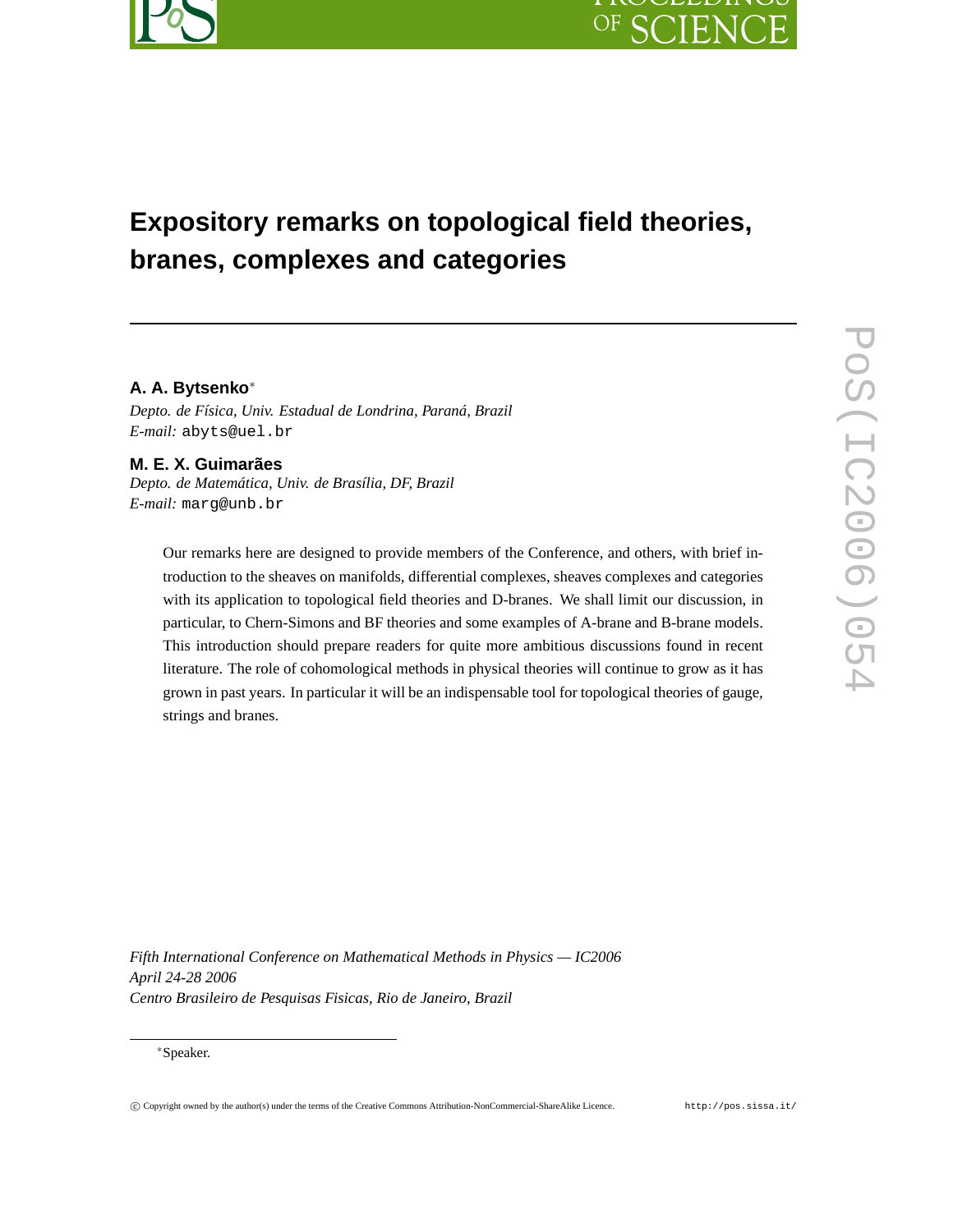## **1. Sheaves on manifolds**

**A preheaf.** A *presheaf*  $\mathcal F$  on topological space *X* consists of the following data:

- For every open set  $U \subset X$  one can associate an abelian group  $\mathscr{F}(U)$ .
- If  $V \subset U$  are open sets then a restriction homomorphism occur  $r_{UV} : \mathscr{F}(U) \to \mathscr{F}(V)$ .

The following conditions hold: (**i**)  $\mathcal{F}(\emptyset) = 0$ ; (**ii**)  $r_{UU}$  is the identity map; (**iii**) If  $W \subset V \subset U$  then  $r_{VW}r_{UV} = r_{UW}$ . For the restriction  $r_{UV}(\mathscr{P})$ ,  $\mathscr{P} \in \mathscr{F}(U)$  we use the notation  $\mathscr{P}|_V$ . An element of  $\mathscr{F}(U)$  is called a section of  $\mathscr{F}$  over *U*, while an element of  $\mathscr{F}(X)$  is called a global section.

**A sheaf.** A presheaf  $\mathcal F$  is called *sheaf* if for every collection  $U_j$  of open subsets of X with  $U = \bigcup U_j$  the following axioms hold: *j*∈*I*

A1. *If*  $P$ ,  $Q \in \mathscr{F}(U)$  and  $r_{UU_j}(\mathscr{P}) = r_{UU_j}(\mathscr{Q}) \ \forall \ j$ , then  $\mathscr{P} = \mathscr{Q}$ .  $\mathscr{A}2.$  If  $\mathscr{P}_j \in \mathscr{F}(U_j)$  and if for  $U_j \cap U_j \neq \emptyset$ ,  $r_{U_j, U_j \cap U_\ell}(\mathscr{P}_j) = r_{U_\ell, U_j \cap U_\ell}(\mathscr{P}_\ell)$   $\forall j$ , then there exists an  $\mathscr{P} \in \mathscr{F}(U)$  such that  $r_{U,U_j}(\mathscr{P}) = \mathscr{P}_j$ ,  $\forall j$ . (1.1)

Let  $\mathscr F$  and  $\mathscr E$  be presheaves over X, then a morphism of presheaves  $\alpha : \mathscr F \to \mathscr E$  is a collection of maps  $\alpha(U): \mathscr{F}(U) \to \mathscr{E}(U)$ , satisfying the relation  $r_{UV}\alpha(U) = \alpha(V)r_{UV}$ . Morphisms of sheaves are morphisms of the underlying presheaves.

**Coherent sheaves.** Let *Y* be a complex manifold. A sheaf  $\mathcal F$  over *X* is called a *coherent sheaf* of  $\mathcal O$ -modules if for each  $x \in X$  there is a neighborhood U of x such that there is an exact sequence of sheaves over *U*:

$$
0\longrightarrow {\mathscr F}|_U\longrightarrow{\mathscr O}^{\oplus p_1}|_U\longrightarrow{\mathscr O}^{\oplus p_2}|_U\longrightarrow\ldots\longrightarrow{\mathscr O}^{\oplus p_j}|_U\longrightarrow 0\,.
$$

#### **2. Differential complexes**

We recall some definitions of differential complexes to be used in the following. De Rham, Dolbeault and Čech complexes we shall discuss are examples of the differential complex. A direct sum  $\mathfrak{C}^{\bullet} = \bigoplus_{k \in \mathbb{Z}} \mathfrak{C}^k$  of vector spaces  $\mathfrak{C}^k$  indexed by integers *k* is called *a differential complex* if there are homomorphisms

$$
\dots \longrightarrow \mathfrak{C}^{k-1} \stackrel{\delta}{\longrightarrow} \mathfrak{C}^k \stackrel{\delta}{\longrightarrow} \mathfrak{C}^{k+1} \longrightarrow \dots,
$$
 (2.1)

such that  $\delta^2 = 0$ . The homomorphism  $\delta$  is called *a differential operator* of the complex  $\mathfrak{C}^{\bullet}$ . Elements  $c^k \in \mathfrak{C}^k$  are called *k-cochains*. Let us consider the space

$$
Z^k := \text{Ker}\delta \cap \mathfrak{C}^k = \{ z^k \in \mathfrak{C}^k \text{ such that } \delta z^k = 0 \} . \tag{2.2}
$$

Elements  $z^k \in Z^k$  are called *k-cocycles* while  $Z^k$  is called *the space of k-cocycles*. The space

$$
B^k := \operatorname{Im} \delta \cap \mathfrak{C}^k = \{ b^k \in \mathfrak{C}^k \text{ such that } b^k = \delta c^{k-1} \text{ for some } c^{k-1} \in \mathfrak{C}^{k-1} \} \tag{2.3}
$$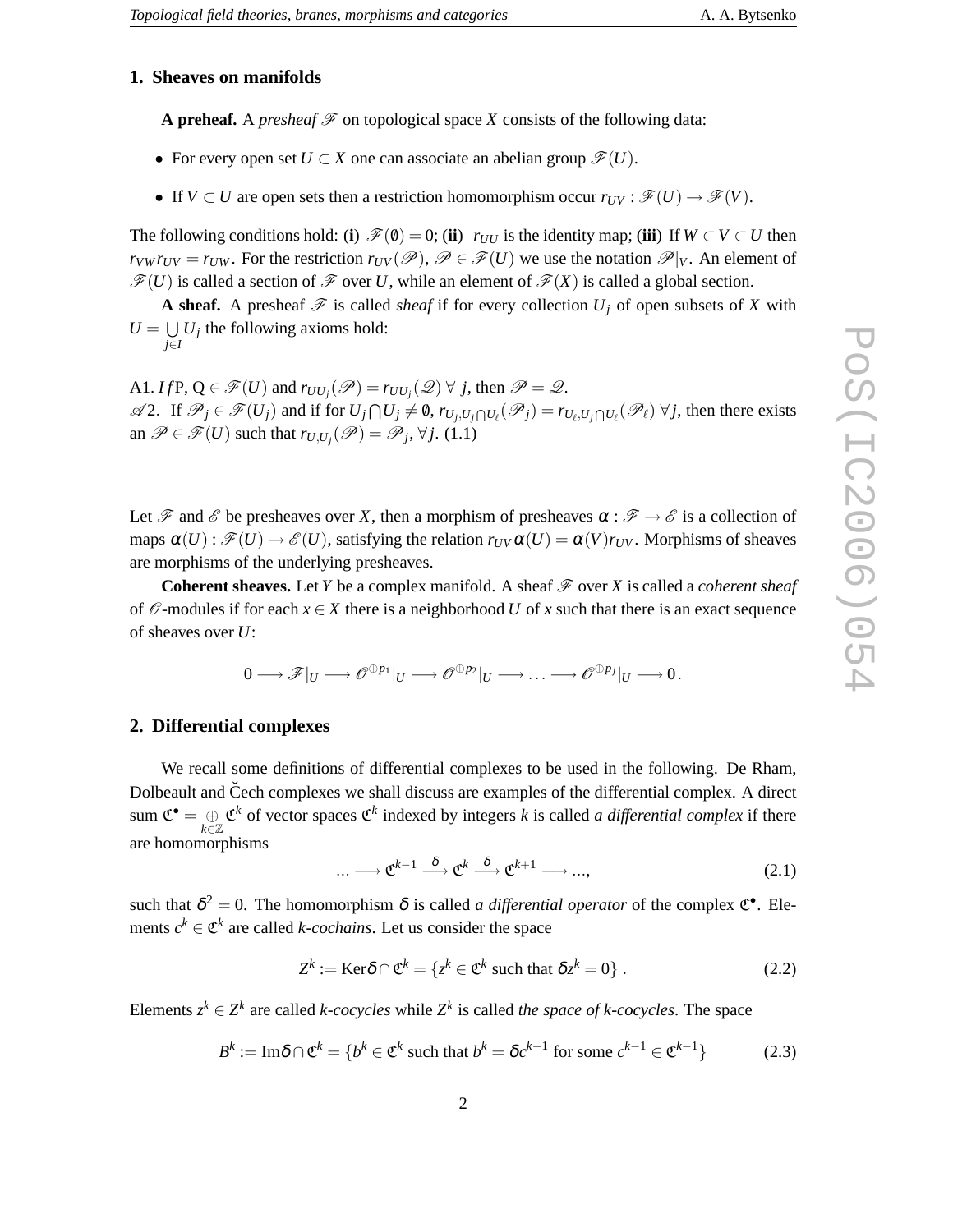is called *the space of k-coboundaries* and elements  $b^k \in B^k$  are called *k-coboundaries*. It is evident that  $B^k \subset Z^k \subset \mathfrak{C}^k$ , indeed each *k*-coboundary  $b^k$  is a *k*-cocycle:  $\delta b^k = \delta^2 c^{k-1} = 0$ . Cocycles  $z^k$  such that  $z^k \neq \delta c^{k-1}$  are called *nontrivial k-cocycles*. The space of nontrivial *k*-cocycles is parametrized by the quotient space  $H^k := Z^k/B^k$ . The space  $H^k$  is called *the k-th cohomology space* of the complex  $\mathfrak{C}^{\bullet}$ . (For the equivariant cohomology see for example [1].) The cohomology of the differential complex  $\mathfrak{C}^{\bullet}$  is the direct sum of the quotient spaces  $H^k$ , and has the form  $H^{\bullet} = \bigoplus\limits_{k \in \mathbb{Z}} H^k$  .

**De Rham complex.** Let *X* be a differentiable (smooth) manifold of real dimension *n*,  $\Omega^k(X)$ is the space of smooth *k*-forms on *X* and *d* is an exterior derivative:  $\Omega^k(X) \to \Omega^{k+1}(X)$ ,  $d^2 = 0$ . Then we have the de Rham complex

$$
\Omega^{\bullet}(X) = \bigoplus_{k=0}^{n} \Omega^{k}(X). \tag{2.4}
$$

A differential form  $\omega$  on *X* is called *closed* if  $d\omega = 0$ . A differential form  $\tau$  on *X* is called *exact* if  $\tau = d\varphi$  for some form  $\varphi$ . Denote by  $Z_d^k(X)$  the space of closed *k*-forms on *X* and by  $B_d^k(X)$  the space of exact *k*-forms on *X*,  $B_d^k(X) \subset Z_d^k(X) \subset \Omega^k(X)$ . In the language of differential complexes closed and exact *k*-forms are called de Rham *k-cocycles* and *k-coboundaries*, respectively. The quotient space  $H_d^k(X) = Z_d^k(X)/B_d^k(X)$  is called the *k-th de Rham cohomology space* of *X*. The direct sum

$$
H_d^{\bullet}(X) = \bigoplus_{k=0}^n H_d^k(X)
$$
\n(2.5)

is called the *de Rham cohomology* of *X*.

**Dolbeault complex.** Let *Y* be a complex manifold of complex dimension *n* and  $\Omega^{p,q}(Y)$  is the space of smooth  $(p, q)$ -forms on *Y*. The exterior derivative *d* on a complex manifold is splitted into a direct sum of two differential operators  $\partial$  and  $\bar{\partial}$  such that  $d=\partial+\bar{\partial}$  ,  $d^2=\partial^2=\bar{\partial}^2=\partial\bar{\partial}+\bar{\partial}\partial=0$ 0. Differential operators act on the space  $\Omega^{p,q}(Y)$  as follows:

$$
\partial: \ \Omega^{p,q}(Y) \longrightarrow \Omega^{p+1,q}(Y), \quad \bar{\partial}: \Omega^{p,q}(Y) \longrightarrow \Omega^{p,q+1}(Y) ,d: \ \Omega^{p,q}(Y) \longrightarrow \Omega^{p+1,q}(Y) \oplus \Omega^{p,q+1}(Y) .
$$
\n(2.6)

Consider a sequence of homomorphisms

$$
\Omega^{p,0}(Y) \stackrel{\bar{\partial}}{\longrightarrow} \Omega^{p,1}(Y) \stackrel{\bar{\partial}}{\longrightarrow} \dots \stackrel{\bar{\partial}}{\longrightarrow} \Omega^{p,n}(Y) \longrightarrow 0.
$$
 (2.7)

Since  $\bar{\partial}^2 = 0$ , the direct sum  $\Omega^{p,\bullet}(Y) = \bigoplus_{q=0}^n \Omega^{p,q}(Y)$  of the spaces  $\Omega^{p,q}(Y)$  is a differential complex, called *the Dolbeault complex*. A  $(p,q)$ -form  $\omega$  is called  $\bar{\partial}$ *-closed* if  $\bar{\partial}\omega = 0$ . In the case  $q = 0$  such ¯<sup>∂</sup> -closed forms are called *holomorphic*. Let

$$
Z_{\bar{\partial}}^{p,q}(Y) := \text{Ker}_{\bar{\partial}} \cap \Omega^{p,q}(Y) = \{ \omega \in \Omega^{p,q}(Y) \text{ such that } \bar{\partial} \omega = 0 \}
$$
 (2.8)

is the space of  $\overline{\partial}$ -closed (*p*,*q*)-forms, i.e. Dolbeault *q*-cocycles in the language of differential complexes, and let

$$
B_{\bar{\partial}}^{p,q}(Y) := \text{Im}\bar{\partial} \cap \Omega^{p,q}(Y) = \{ \tau \in \Omega^{p,q}(Y), \text{ such that } \tau = \bar{\partial} \nu \text{ for some } \nu \in \Omega^{p,q-1}(Y) \} (2.9)
$$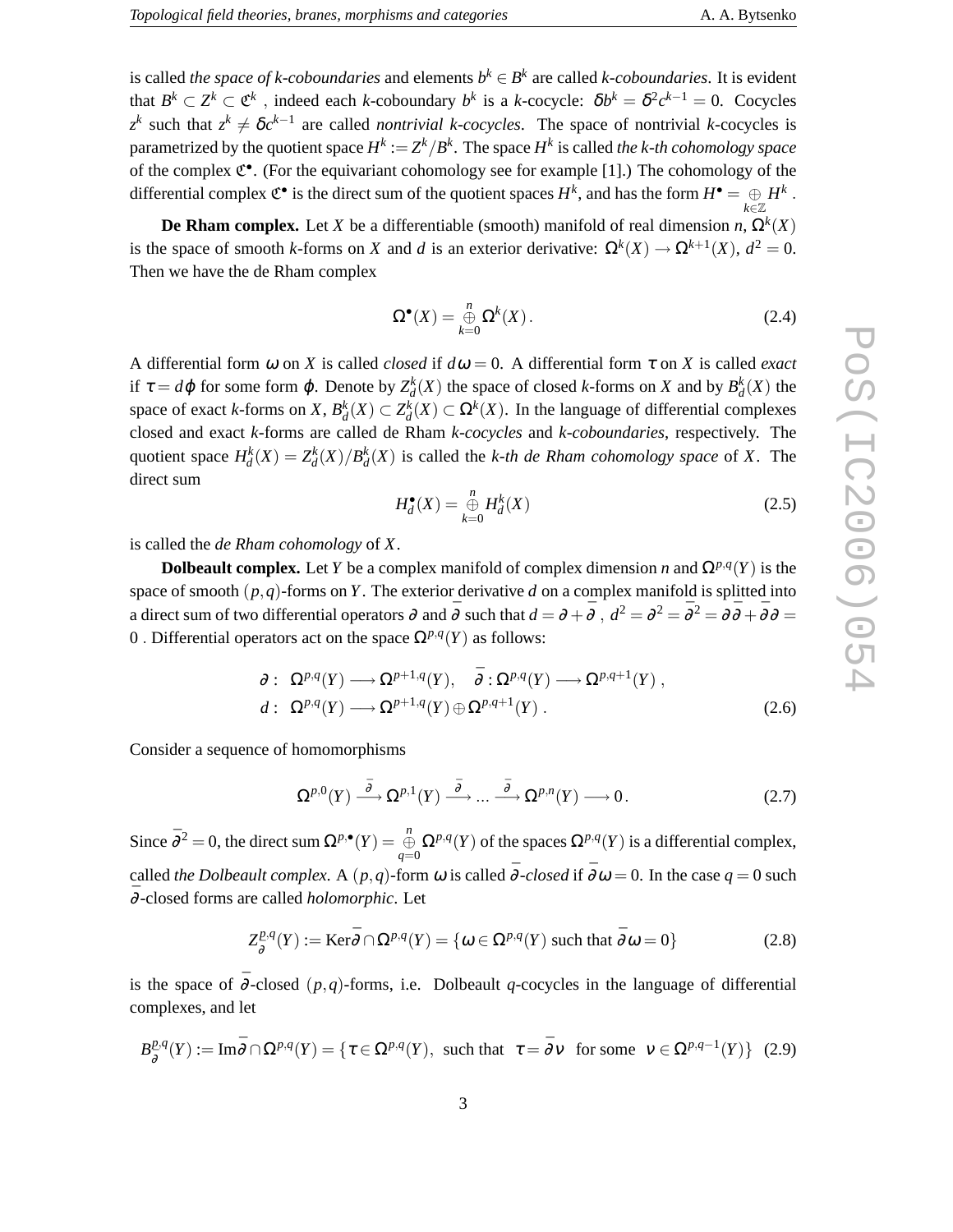$$
H^{p,\bullet}_{\bar{\partial}}(Y) = \bigoplus_{q=0}^{n} H^{p,q}_{\bar{\partial}}(Y)
$$
\n(2.10)

is called *the Dolbeault cohomology* of *Y*.

**Čech complex.** We turn to the construction of the Čech cohomology following the lines of the books [2, 3]. For any smooth *n*-dimensional manifold one can choose an open covering  $\mathfrak{U} = \{U_{\alpha}\}_{{\alpha \in I}}$  such that each nonempty finite intersection of the open sets  $U_{\alpha}$  is diffeomorphic to an open ball in  $\mathbb{R}^n$  (or biholomorphic to a Stein manifold for the case of complex *n*-manifolds). Such a covering will be called a *good covering*. For a good covering the Poincaré lemma holds on each finite intersection of the open sets  $U_{\alpha}$ ,  $\alpha \in I$ . An ordered collection  $\langle U_{\alpha_0},...,U_{\alpha_m}\rangle$  of *m* + 1 open sets from the covering  $\mathfrak{U}$  such that  $U_{\alpha_0} \cap ... \cap U_{\alpha_m} \neq \emptyset$  is called the *m-simplex*. The set  $U_{\alpha_0...\alpha_m} := U_{\alpha_0} \cap ... \cap U_{\alpha_m}$  is called a *support of the m-simplex*  $\langle U_{\alpha_0},...,U_{\alpha_m} \rangle$ .

Let us consider the space  $S$  of forms of a particular type defined locally on various open sets. Depending on the structure of manifolds (smooth or complex-analytic) this may be the space of smooth *k*-forms, holomorphic  $(p,0)$ -forms etc. In other words, we consider various sheaves of forms over manifolds [2, 3]. A Čech *m*-cochain  $c^m$  with values in the space  $\mathscr S$  is a collection  $c^m =$  ${c_{\alpha_0...\alpha_m}}$  of elements  $c_{\alpha_0...\alpha_m}$  from  $\mathscr S$  defined on supports  $U_{\alpha_0...\alpha_m}$  of *m*-simplex  $\langle U_{\alpha_0},...,U_{\alpha_m}\rangle$ . The space of Čech *m*-cochains for the covering  $\mathfrak U$  with values in  $\mathscr S$  will be denoted by  $C^m(\mathfrak U,\mathscr S)$ . Let us denote by  $\rho_{\alpha}$  the restriction operator acting on elements from  $\mathscr S$  as follows: if  $\Sigma \in \mathscr S$  is defined on an open set *U* then  $\rho_{\alpha} \Sigma$  is defined on  $U \cap U_{\alpha}$ . Now letr us consider the map  $\delta := {\rho_{[\alpha]}}$ ,

$$
\delta: \{c_{\alpha_0...\alpha_m}\} \longrightarrow \{\rho_{[\alpha_0}c_{\alpha_1...\alpha_{m+1}]}\}, \quad c^m = \{c_{\alpha_0...\alpha_m}\} \in C^m(\mathfrak{U}, \mathcal{S}),
$$
  

$$
\delta c^m = \{\rho_{[\alpha_0}c_{\alpha_1...\alpha_{m+1}]}\} \in C^{m+1}(\mathfrak{U}, \mathcal{S})
$$
\n(2.11)

and  $[\alpha_0...\alpha_{m+1}]$  means antisymmetrization with respect to the indices  $\alpha_0,...,\alpha_{m+1}$ . The operator  $\delta$  is called *a coboundary operator*. Since  $\rho_{\alpha}\rho_{\beta} = \rho_{\beta}\rho_{\alpha}$ , we have  $\delta^2 = 0$ . Therefore, one can consider a sequence of homomorphisms

$$
C^{0}(\mathfrak{U},\mathscr{S}) \xrightarrow{\delta} \dots \xrightarrow{\delta} C^{m-1}(\mathfrak{U},\mathscr{S}) \xrightarrow{\delta} C^{m}(\mathfrak{U},\mathscr{S}) \xrightarrow{\delta} C^{m+1}(\mathfrak{U},\mathscr{S}) \xrightarrow{\delta} \dots,
$$
 (2.12)

which gives the Čech complex  $C^{\bullet}(\mathfrak{U}, \mathscr{S}) = \bigoplus_{m \geq 0} C^m(\mathfrak{U}, \mathscr{S})$ . The coboundary operator  $\delta$  is a differential operator of this complex in the terminology of differential complexes. Denote by

$$
Z^{m}(\mathfrak{U},\mathscr{S}):=\text{Ker}\delta\cap C^{m}(\mathfrak{U},\mathscr{S})=\{z\in C^{m}(\mathfrak{U},\mathscr{S}): \delta z=0\}
$$
(2.13)

the space of Čech  $m$ -cocycles, and by

$$
B^{m}(\mathfrak{U},\mathscr{S}):=\text{Im}\delta\cap C^{m}(\mathfrak{U},\mathscr{S})=\{b\in C^{m}(\mathfrak{U},\mathscr{S}):b=\delta c\text{ for some }c\in C^{m-1}(\mathfrak{U},\mathscr{S})\}\quad(2.14)
$$

the space of Čech *m*-coboundaries. It is evident that  $B^m(\mathfrak{U}, \mathcal{S}) \subset Z^m(\mathfrak{U}, \mathcal{S}) \subset C^m(\mathfrak{U}, \mathcal{S})$ . Therefore, we can introduce the space  $H^m(\mathfrak{U}, \mathcal{S}) = Z^m(\mathfrak{U}, \mathcal{S})/B^m(\mathfrak{U}, \mathcal{S})$  of nontrivial Čech *m*-cocycles, where two distinct elements of  $Z^m(\mathfrak{U}, \mathcal{S})$  are regarded as equivalent in  $H^m(\mathfrak{U}, \mathcal{S})$  if they differ by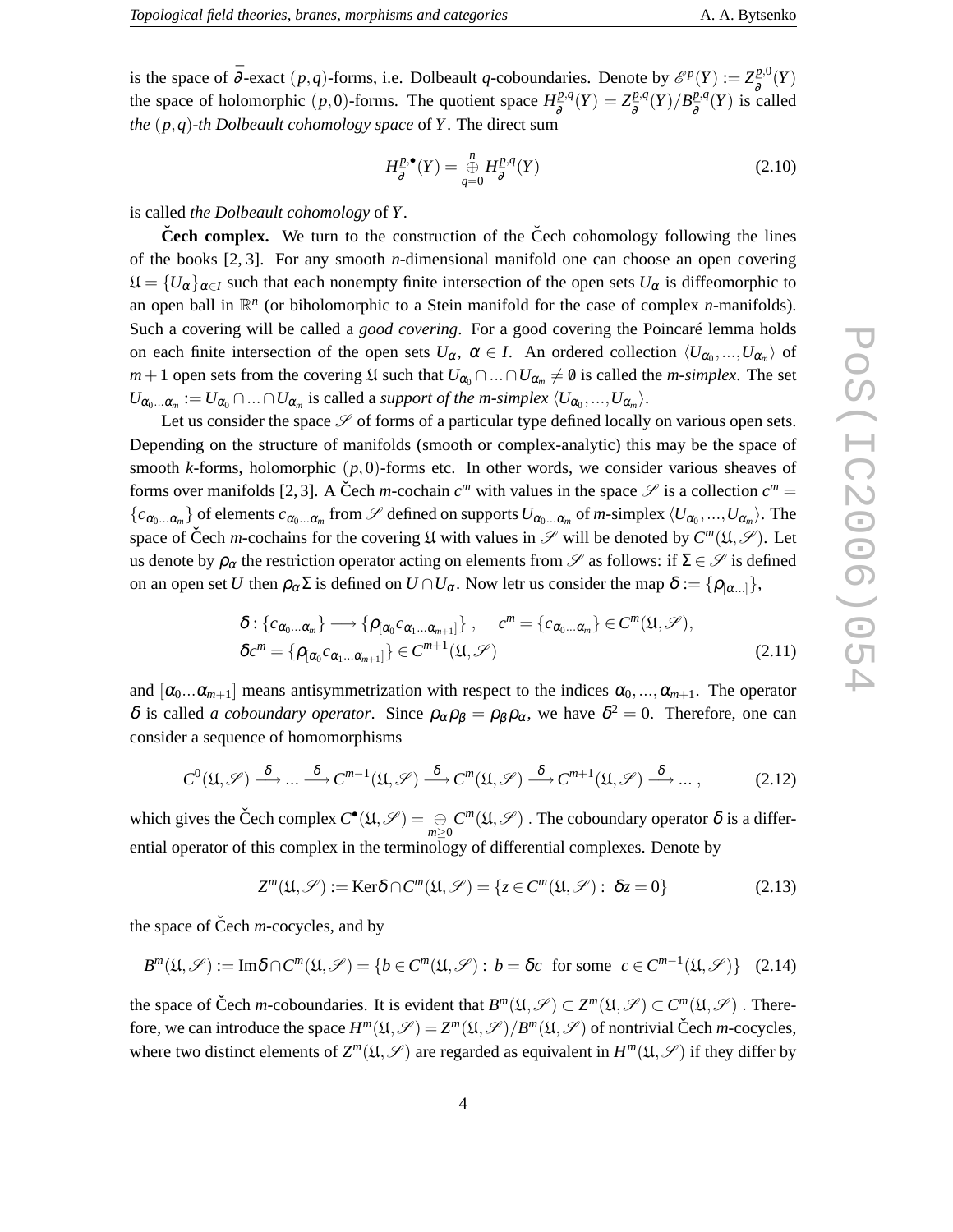$$
H^{\bullet}(\mathfrak{U}, \mathscr{S}) = \bigoplus_{m \geq 0} H^m(\mathfrak{U}, \mathscr{S})
$$
 (2.15)

is called *the* Cech cohomology of  $\mathfrak U$  with coefficients in  $\mathscr S$ . The result depends to some extent on the choice of covering U, but for a good covering this dependence disappear (for proof see e.g. [2, 3]).

**Complexes of coherent sheaves.** Let  $\mathcal{F}^{\bullet}$  denote a complex of coherent sheaves,

 $\mathscr{F}^{\bullet}:\ \ldots \stackrel{\delta^{j-2}}{\longrightarrow} \ \mathscr{F}^{j-1} \ \stackrel{\delta^{j-1}}{\longrightarrow} \ \mathscr{F}^{j} \ \stackrel{\delta^{j}}{\longrightarrow} \ \mathscr{F}^{j+1} \ \stackrel{\delta^{j+1}}{\longrightarrow} \ldots$ 

Here  $\delta^j \delta^{j-1} = 0$ ; for details we refer the reader to the book [12]. Cohomology groups of the complex  $\mathscr{F}^{\bullet}$  can be defined as follows:  $H^{j}(\mathscr{F}^{\bullet}) =$  Ker  $\delta^{j}/\text{Im }\delta^{j-1}$ . Then a morphism of complexes  $\alpha : \mathscr{F}^{\bullet} \to \mathscr{E}^{\bullet}$  induces a morphism of cohomology groups  $H(\alpha) : H^{\bullet}(\mathscr{F}^{\bullet}) \to H^{\bullet}(\mathscr{E}^{\bullet})$ . A morphism  $\alpha$  is said to be a quasi-isomorphism if  $H(\alpha)$  is an isomorphism. For homotopy equivalent morphisms  $\alpha$  and  $\beta$  one gets  $H(\alpha) = H(\beta)$ .

#### **2.1 Isomorphisms of cohomologies**

For a differentiable *n*-manifold, we denote by  $\Omega^k$  the space of locally defined *k*-forms and by  $\mathscr{C} \subset \Omega^0$  the space of locally constant functions. For a complex *n*-manifold, by  $\Omega^{(p,0)}$  we denote the space of locally holomorphic  $(p, 0)$ -forms, and by  $\mathscr{O} = \Omega^{(0,0)}$  the space of locally holomorphic functions. In other words, we consider the sheaves  $\mathscr{C}, \mathscr{O}$  of locally constant functions and locally holomorphic functions respectively, and the sheaves  $\Omega^k$ ,  $\Omega^{(p,0)}$  of forms.

**Theorem 1.** The de Rham cohomology  $H_d^{\bullet}(X)$  and Čech cohomology  $H^{\bullet}(X,\mathscr{C})$  of a differentiable *n-manifold X are isomorphic.*

**Theorem 2.** *The Dolbeault cohomology*  $H^{p,\bullet}_{\bar{\partial}}(Y)$  *and Čech cohomology*  $H^\bullet(Y,\Omega^{(p,0)})$  *of a complex n-manifold Y are isomorphic.*

For the proof of Theorem 1 and 2 we refer the reader to the book [3].  $\Box$ 

## **3. Abelian theories**

The field-theoretic description of the de Rham and Dolbeault cohomologies can be given respectively by the following action functionals [4, 5]:

$$
S_{\mathrm{dR}} = \int_{X} \sum_{k=1}^{\ell} \omega^{(n-k)} \wedge d\omega^{(k-1)}, \qquad (3.1)
$$

$$
S_{\text{Dol}} = \int_{Y} \sum_{q=1}^{n} \omega^{(n-p,n-q)} \wedge \bar{\partial} \omega^{(p,q-1)}, \qquad (3.2)
$$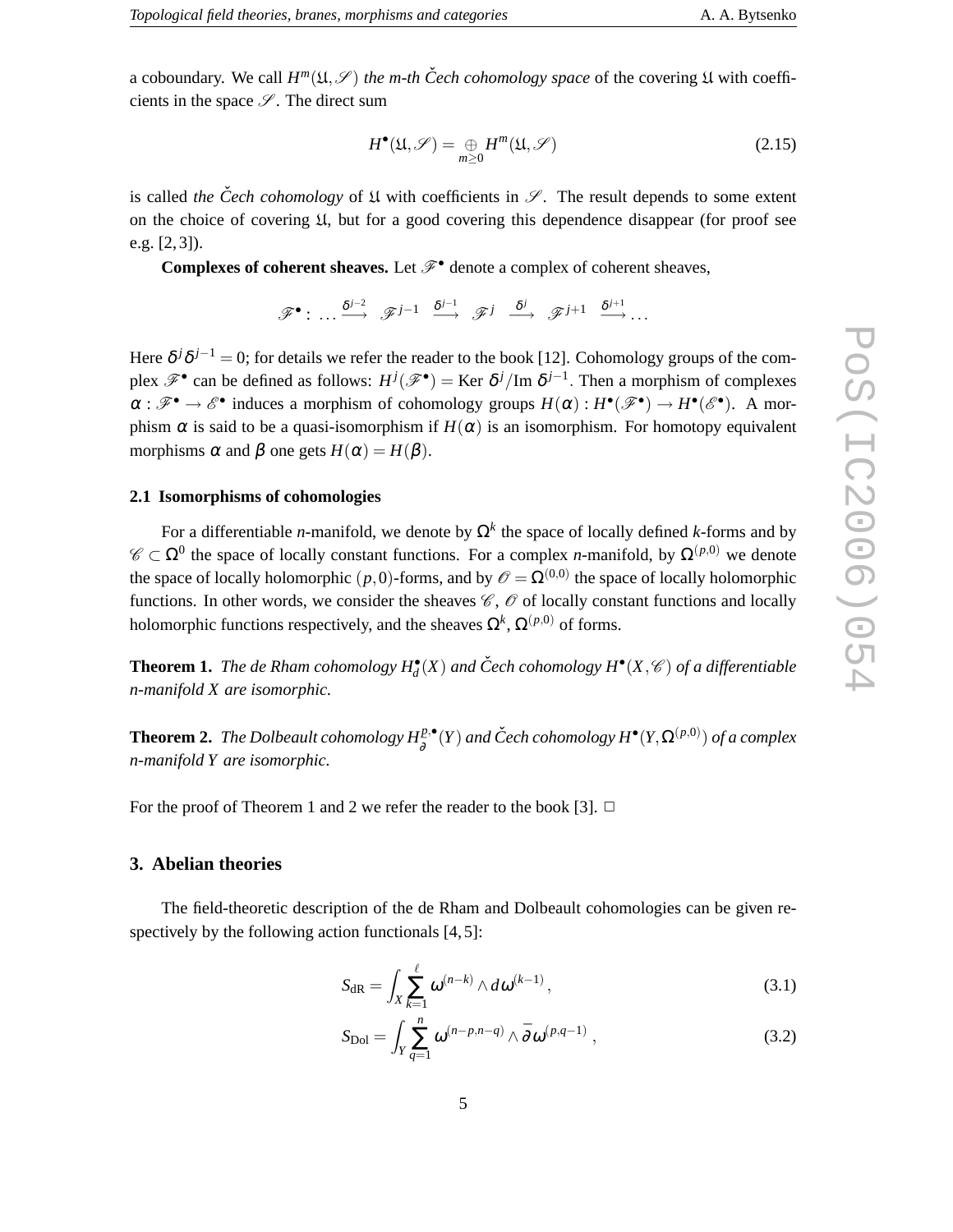where  $\omega^{(s)} \in \Omega^s(X)$  are *s*-forms on *X*,  $s = 0, 1, ..., n$ ,  $\ell = \left[\frac{n+1}{2}\right]$  is the integer part of the number  $(n+1)/2$ ,  $\omega^{(\ell,s)} \in \Omega^{\ell,s}(Y)$ . The Euler-Lagrange equations for these action functionals are

$$
d\omega^{(k)} = 0, \quad k = 0, 1, ..., n - 1,
$$
\n(3.3)

$$
\bar{\partial}\omega^{(p,q-1)} = 0 \ , \quad \bar{\partial}\omega^{(n-p,n-q)} = 0 \ , \quad q = 1,...,n \ . \tag{3.4}
$$

Solutions of equations associated with de Rham action are elements from  $Z_d^k(X)$ . Exact forms from  $B_d^k(X)$  give trivial solutions. Therefore, the space of nontrivial solutions (moduli space) is given by the space  $\bigoplus_{k=0}^{n-1} H_d^k(X)$ . The de Rham theory generalizes Abelian Chern-Simons theory and Abelian topological BF theory defined respectively by the actions

$$
S_{\text{ACS}} = \int_{X_3} A \wedge dA \;, \tag{3.5}
$$

$$
S_{ABF} = \int_X B \wedge F \;, \tag{3.6}
$$

where  $A := \omega^{(1)} \in \Omega^1(X_3)$ ,  $\dim_{\mathbb{R}} X_3 = 3$ ,  $B := \omega^{(n-2)} \in \Omega^{n-2}(X)$ ,  $F := d\omega^{(1)}$ , and  $\omega^{(1)} \in \Omega^1(X)$ . As an example, one can compare  $S_{\text{ACS}}$  with  $S_{\text{dR}}$  for  $n = 3$ :  $S_{\text{dR}} = \int_M (\omega^{(2)} \wedge d\omega^{(0)} + \omega^{(1)} \wedge d\omega^{(1)})$ . Let us consider a complex *n*-manifold *Y*. The moduli space of solutions is a vector space which has the form  $\bigoplus_{q=1}^n$  $(H_5^{p,q-1})$ ¯∂ (*Y*) ⊕*H n*−*p*,*n*−*q* <sup>*n*-*p*,*n*-*q*</sup>(*Y*). The Dolbeault theory described by *S*<sub>Dol</sub> generalizes Abelian holomorphic BF theory with the action functional

$$
S_{\text{AhBF}} = \int_{Y} B^{n,n-2} \wedge F^{0,2} \;, \tag{3.7}
$$

where  $B^{n,n-2} := \omega^{(n,n-2)} \in \Omega^{n,n-2}(Y), F^{0,2} = \overline{\partial} \omega^{(0,1)}, \omega^{(0,1)} \in \Omega^{0,1}(Y).$ 

### **4. Non-Abelian theories**

There exist non-quadratic topological field theories for which partition functions can be exactly determined as well-defined quantities without actually having to evaluate the functional integrals. It happen when the theory is endowed with a lot of symmetry. Symmetries lead to constraints on the structure of the theory after quantisation. If there is enough symmetry then the structure of the quantum theory may completely determined by the constraints.  $\frac{1}{1}$  A topological gauge theory is by definition endowed with an abundance of symmetry: it is invariant under both gauge transformations and space diffeomorphisms. It has been realised that in the case of the Chern-Simons gauge theory the resulting constraints on the structure of the quantised theory are strong enough to completely determine the partition function and expectation values of the Wilson loop observables without actually having to evaluate the functional integrals in general. <sup>2</sup>

**Chern-Simons theory.** Let  $\mathfrak{U} = \{U_{\alpha}\}\$  be a good covering of oriented smooth 3-manifold *X*, *G* a matrix Lie group, and g its Lie algebra. Denote by *A* a connection 1-form on a (topologically

 $<sup>1</sup>$ A classic example where this happens is in the two-dimensional WZW conformal field theory. In fact there the con-</sup> straints resulting from the conformal symmetry completely determine the structure of the quantum theory, in particular the fusion rules.

 $2$ The possibility that topological invariants could be obtained via Chern-Simons gauge theory had been discussed in [6].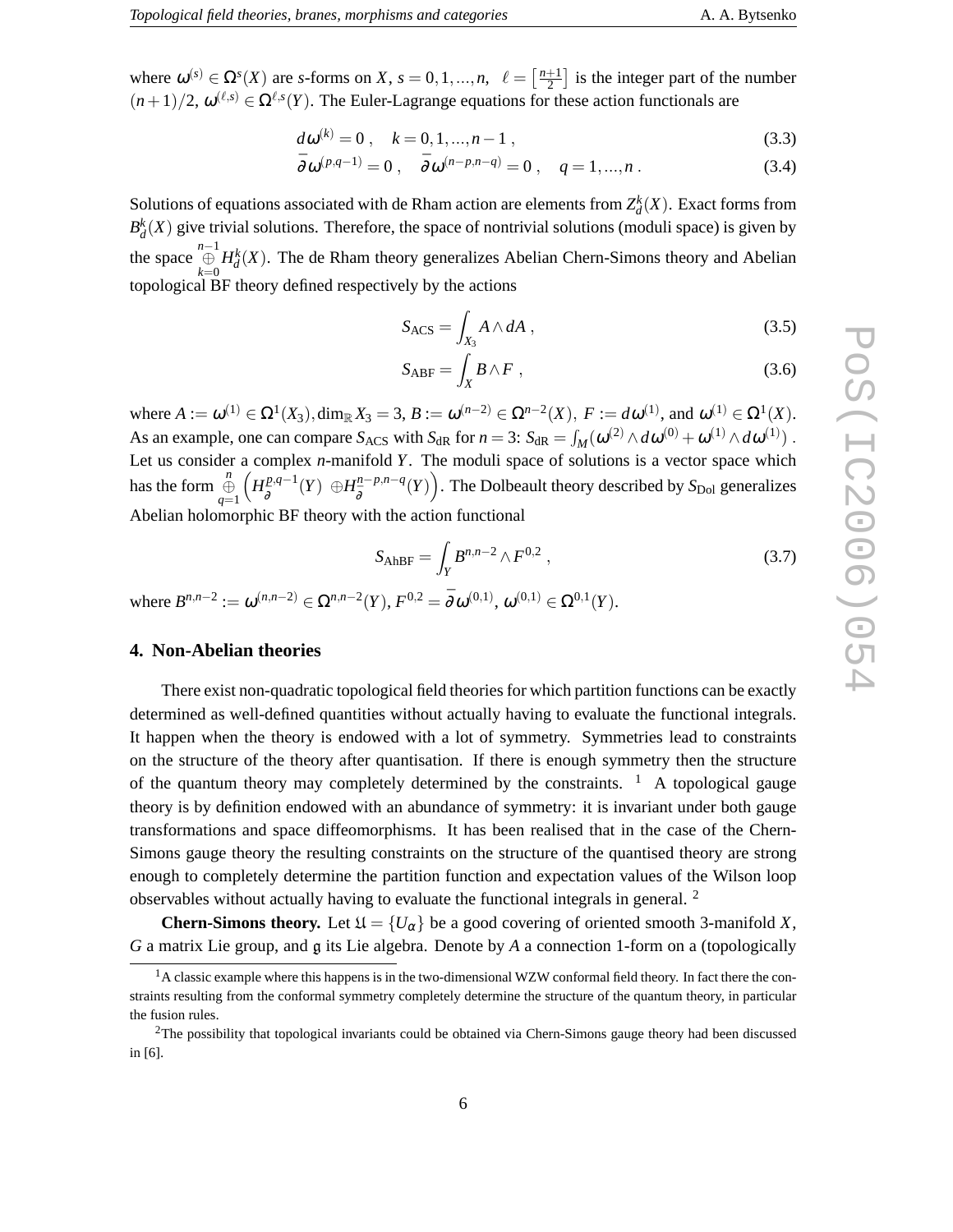trivial) principal *G*-bundle *P* over *X*. For such bundles *A* is a g-valued 1-form on *X*. Consider the action functional of non-Abelian topological Chern-Simons (CS) theory

$$
S_{\text{CS}}(A) = \frac{1}{4\pi} \int_X \text{Tr}(A \wedge dA + \frac{2}{3} A \wedge A \wedge A); \tag{4.1}
$$

field equations have the form  $F_A \equiv dA + A \wedge A = 0$ . In the Chern-Simons gauge theory the fields are the *SU*(*N*) gauge fields on a general closed oriented 3-manifold *X*, i.e. the 1-forms on *X* with values in the Lie algebra *su*(*N*). (More general gauge groups can also be considered.) Solutions *A* define flat connections on *P*, i.e. differential operators  $d_A = d + A$  such that  $d_A^2 = 0$ .

Analogously, non-Abelian holomorphic Chern-Simons theories are defined on complex 3 manifolds and describe flat (0,1)-connections (holomorphic structures). Solutions *A* can be considered as de Rham 1-cocycles in the non-Abelian de Rham cohomology. On each open set *U*<sub>α</sub> equations are solved trivially:  $A = \{A_{\alpha}\}\$ ,  $A_{\alpha} = f_{\alpha}^{-1} df_{\alpha}$ , where  $f = \{f_{\alpha}\}\$ is a collection of smooth *G*-valued functions on  $\{U_\alpha\}$ . To obtain a global solution *A* on *X* from local solutions  $A_{\alpha} = f_{\alpha}^{-1} df_{\alpha}$ , one should solve the differential equations  $f_{\alpha|\beta}^{-1}$  $\frac{1}{\alpha|\beta}df_{\alpha|\beta} - f_{\beta|\alpha}^{-1}$  $\int_{\beta|\alpha}^{-1} df_{\beta|\alpha} = 0, f_{\alpha|\beta} := h_{\beta} f_{\alpha},$ on each intersection  $U_{\alpha} \cap U_{\beta} \neq \emptyset$ , which simply mean that  $h_{\beta}A_{\alpha} = h_{\alpha}A_{\beta}$  on  $U_{\alpha} \cap U_{\beta} \neq \emptyset$ . These equations are equivalent to the equations  $d(f_{\alpha|\beta} f_{\beta|\alpha}^{-1})$  $\delta(\beta|\alpha) = 0$ . We see that  $c_{\alpha\beta} := f_{\alpha|\beta} f_{\beta|\alpha}^{-1}$  $\frac{1}{\beta|\alpha}$  is a locally constant *G*-valued function defined on  $U_\alpha \cap U_\beta$ . The collection  $\{c_{\alpha\beta}\}\$  of *G*-valued functions is a Čech 1-cocycle in the non-Abelian Čech cohomology  $[7-10]$ , where the cocycle conditions are  $(h_\gamma c_{\alpha\beta})(h_\alpha c_{\beta\gamma})(h_\beta c_{\gamma\alpha}) = 1$  on  $U_\alpha \cap U_\beta \cap U_\gamma \neq \emptyset$ . Therefore, solutions of field equations  $dA + A \wedge A = 0$  can be obtained by splitting locally constant *G*-valued functions  $c_{\alpha\beta}$ , satisfying cocycle conditions, into a product of two smooth *G*-valued functions  $f_{\alpha}$  and  $f_{\beta}^{-1}$  $\beta^{-1}$ , defined on  $U_{\alpha}$  and *U*<sub>β</sub>, respectively. Then, by virtue of the de Rham-Čech correspondence, a collection  $\{f_\alpha^{-1} df_\alpha\} =: A$ gives a global solution to field equations.

**Topological BF theories.** A generalization of Chern-Simons theories to arbitrary dimensions is given by (topological) BF theories. The action functional for non-Abelian topological BF theory has the following form:

$$
S_{\rm BF} = \int_X \text{Tr}(B \wedge F_A), \tag{4.2}
$$

where *F<sup>A</sup>* is the curvature of a connection 1-form *A* on a topologically trivial principal *G*-bundle *P* over *X*, and *B* is a g-valued  $(n-2)$ -form on *X*. The variation of the action with respect to *B* gives the Chern-Simons field equations, while variation with respect to *A* gives the equations  $d_A B = dB + A \wedge B - B \wedge A = 0$ . Thus, topological BF theories describe flat connections  $d_A$  on a bundle *P* over *X* and g-valued  $d_A$ -closed  $(n-2)$ -forms *B* on *X*. Differential Cher-Simons field equations are equivalent to functional cocycle equations which are solved by  $c_{\alpha\beta} = f_{\alpha|\beta} f_{\beta|\alpha}^{-1}$  $\frac{\partial}{\partial |\alpha}$  for some smooth *G*-valued functions  $\{f_\alpha\}$ , and for a flat connection  $A = \{f_\alpha^{-1} df_\alpha\}$ . Equations  $d_A B =$  $dB + A \wedge B - B \wedge A = 0$  can be easily reduced to equations  $d(fBf^{-1}) = 0$  from standard de Rham cohomology.

Let *Y* be a complex *n*-dimensional manifold, *G* a complex matrix Lie group, g its Lie algebra, *P* a topologically trivial principal *G*-bundle over *Y*, *A* a connection 1-form on *P*, and  $F_A = dA + A \wedge A$ its curvature. Consider holomorphic BF theories with the action functional

$$
S_{\text{hBF}} = \int_{Y} \text{Tr}(B^{n,n-2} \wedge F_A^{0,2}), \tag{4.3}
$$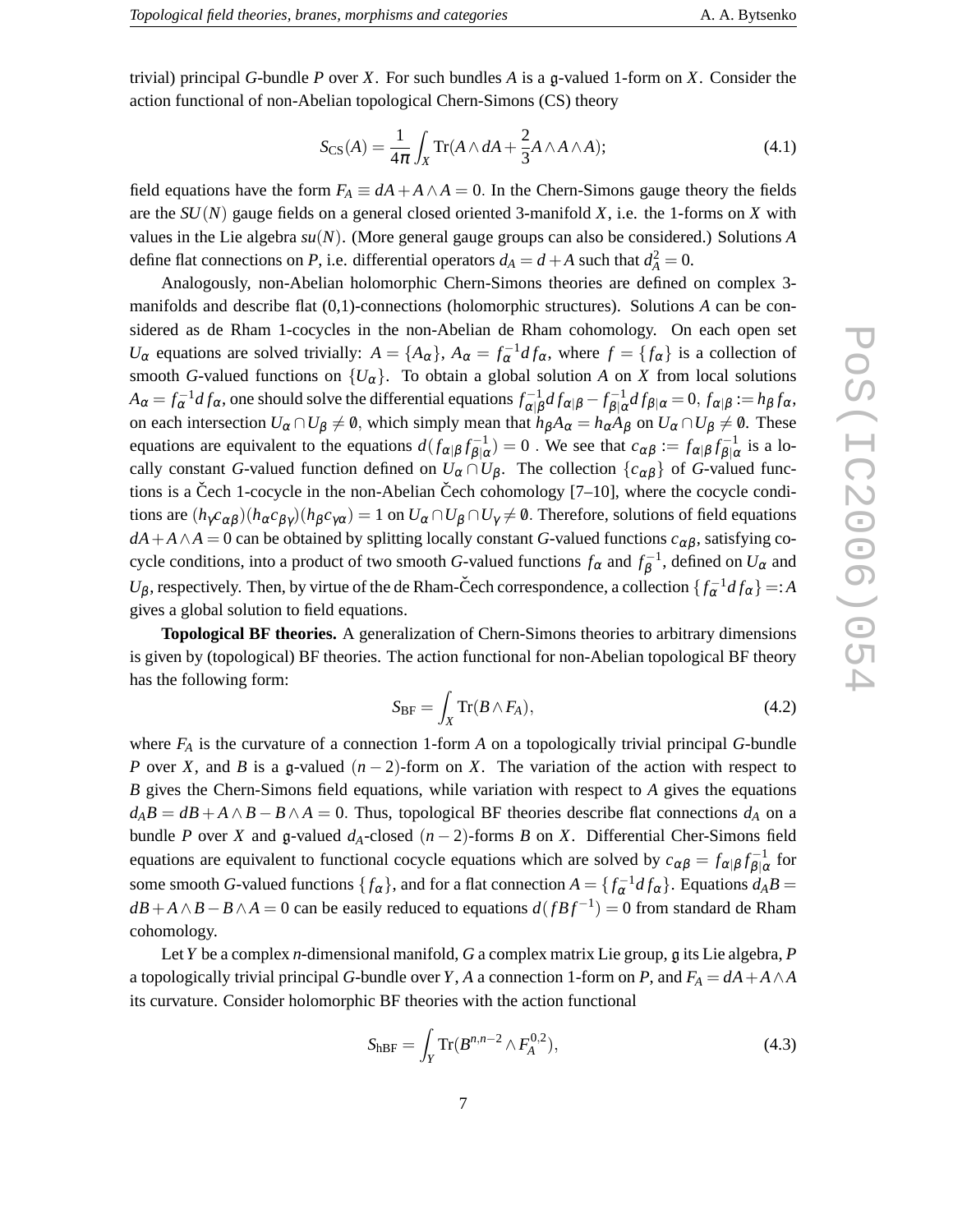where  $B^{n,n-2}$  is a g-valued  $(n, n-2)$ -form on *Y* and  $F_A^{0,2}$  $A^{0,2}$  is the (0,2)-component of the curvature tensor  $F_A = F_A^{2,0} + F_A^{1,1} + F_A^{0,2}$ <sup>0,2</sup>. The field equations are  $\bar{\partial}A^{0,1} + A^{0,1} \wedge A^{0,1} = 0$ ,  $\bar{\partial}B^{n,n-2} + A^{0,1} \wedge$ *B*<sup>*n*,*n*−2</sup> − *B*<sup>*n*,*n*−2</sup> ∧*A*<sup>0,1</sup> = 0, where *A*<sup>0,1</sup> is the (0,1)-component of a connection 1-form *A* = *A*<sup>1,0</sup> + *A*<sup>0,1</sup> on *P*. If a representation of *G* in the complex vector space  $\mathbb{C}^{\ell}$  is given, we can associate with *P* the complex vector bundle  $E = P \times_G \mathbb{C}^{\ell}$  and use vector bundles in the description of BF theories.

It follows from field equations that models (3.6) describe flat (0,1)-connections  $\bar{\partial}_A = \bar{\partial} + A^{0,1}$ on *G*-bundles over complex *n*-manifolds *Y* and  $\bar{\partial}_A$ -closed g-valued  $(n, n-2)$ -forms  $B^{n,n-2}$  on *Y*.

One can consider a procedure of constructing solutions to field equations and mapping solutions into one another (dressing transformations) [10]. This cohomological method of solving field equations is based on the equivalence of Čech and Dolbeault descriptions of holomorphic bundles and is a generalization to arbitrary dimensions of the dressing approach (Riemann-Hilbert problems) to solving integrable equations in two dimensions.

**Remark 1.** The de Rham-Čech isomorphism reduces differential equations  $d\omega^{(k)} = 0$  on *k*forms  $\omega^{(k)}$  (de Rham *k*-cochains) on a smooth *n*-manifold *X* to the functional equations  $\rho_{[\alpha_0}c_{\alpha_1...\alpha_{k+1}]}$  $= 0$  on Čech *k*-cochains  $\{c_{\alpha_0...\alpha_k}\}$  from  $C^k(\mathfrak{U}, \mathscr{S})$  defined on open subsets  $\{U_{\alpha_0...\alpha_k}\}$  of *X*. Thus, solutions of topological Chern-Simons and BF theories can be constructed by means of Čech cocycles. Symmetries of these theories can be described in terms of Čech 1-cocycles with values in the sheaf of locally constant maps of the space *X* into the Lie group *G*.

The Dolbeault-Čech isomorphism reduces differential equations of motion on  $(p, q)$ -forms (Dolbeault *q*-cochains), defined on a complex *n*-manifold *Y*, to functional equations on Čech *q*cochains from  $C^q(\mathfrak{U}, \mathcal{E}^p)$  defined on open subsets  $\{U_{\alpha_0} \dots \alpha_q\}$  of *Y*. By using this isomorphism, one obtains another description of solutions of holomorphic Chern-Simons and BF theories.

**Non-Abelian cohomological structure.** Results of of holomorphic structure of BF theory can be formulate in terms of elements of homological algebra using sheaves of non-Abelian groups. Let *G* be a (complex) semisimple matrix Lie group, g its Lie algebra, *P* a principal *G*− bundle over complex *n*−manifold *Y*. Let  $\mathscr F$  be the sheaf of germs of smooth *G*−valued functions on *Y* and  $\mathscr E$ its subsheaf of holomorphic *G*−valued functions. Let  $P_0$  be a (trivial) *G*−bundle over *Y* and  $\mathscr{A}^{0,1}$ the sheaf of flat  $(0,1)$ -connections on  $P_0$  (germs of solutions to the equation of motions of (4.3) for the (0, 1)-component of a connection 1-form on *P*).

Let us introduce the sets of the following quatity:  $C^0(\mathfrak{U}, \mathscr{F})$  of 0-cochains of the covering  $\mathfrak{U} = \{U_{\alpha}\}\$  of a manifold *Y* with values in  $\mathscr{F}, Z^0(\mathfrak{U}, \mathscr{F})$  of 0-cocycles with values in  $\mathscr{F}, C^1(\mathfrak{U}, \mathscr{F})$ of 1-cochains with values in  $\mathscr{F}$ ,  $Z^1(\mathfrak{U}, \mathscr{F})$  of 1-cocycles of the covering  $\mathfrak U$  with values in the sheaf  $\mathscr F$  and the 1-cohomology  $H^1(\mathfrak U,\mathscr F)$ . It is clear that these sets contain the subsets  $C^0(\mathfrak U,\mathscr E)$ ,  $Z^0(\mathfrak{U},\mathscr{E})$  ,  $C^1(\mathfrak{U},\mathscr{E})$  ,  $Z^1(\mathfrak{U},\mathscr{E})$  and  $H^1(\mathfrak{U},\mathscr{F})$  respectively (for definitions we refer the reader to the book [11]). By definition  $H^0(Y,\mathscr{F}) = Z^0(\mathfrak{U},\mathscr{F})$ ,  $H^0(Y,\mathscr{A}^{0,1}) = Z^0(\mathfrak{U},\mathscr{A}^{0,1})$ . One can choose a covering  $\mathfrak{U} = \{U_{\alpha}\}\$  such that  $H^1(\mathfrak{U}, \mathscr{F}) = H^1(Y, \mathscr{F})$ ,  $H^1(\mathfrak{U}, \mathscr{E}) = H^1(Y, \mathscr{E})$ . <sup>3</sup> Then some of spaces and groups are defined as follows:  $\mathcal{M} \simeq H^0(Y, \mathcal{A}^{0,1})/H^0(Y, \mathcal{F})$ , where  $\mathcal M$  is the moduli space of flat  $(0, 1)$ -connections  $A^{0,1}$  parametrizing holomorphic structures of the  $(0, 1)$ -part of

<sup>&</sup>lt;sup>3</sup>This is realized for instance when  $U_{\alpha}$ 's are Stein manifolds.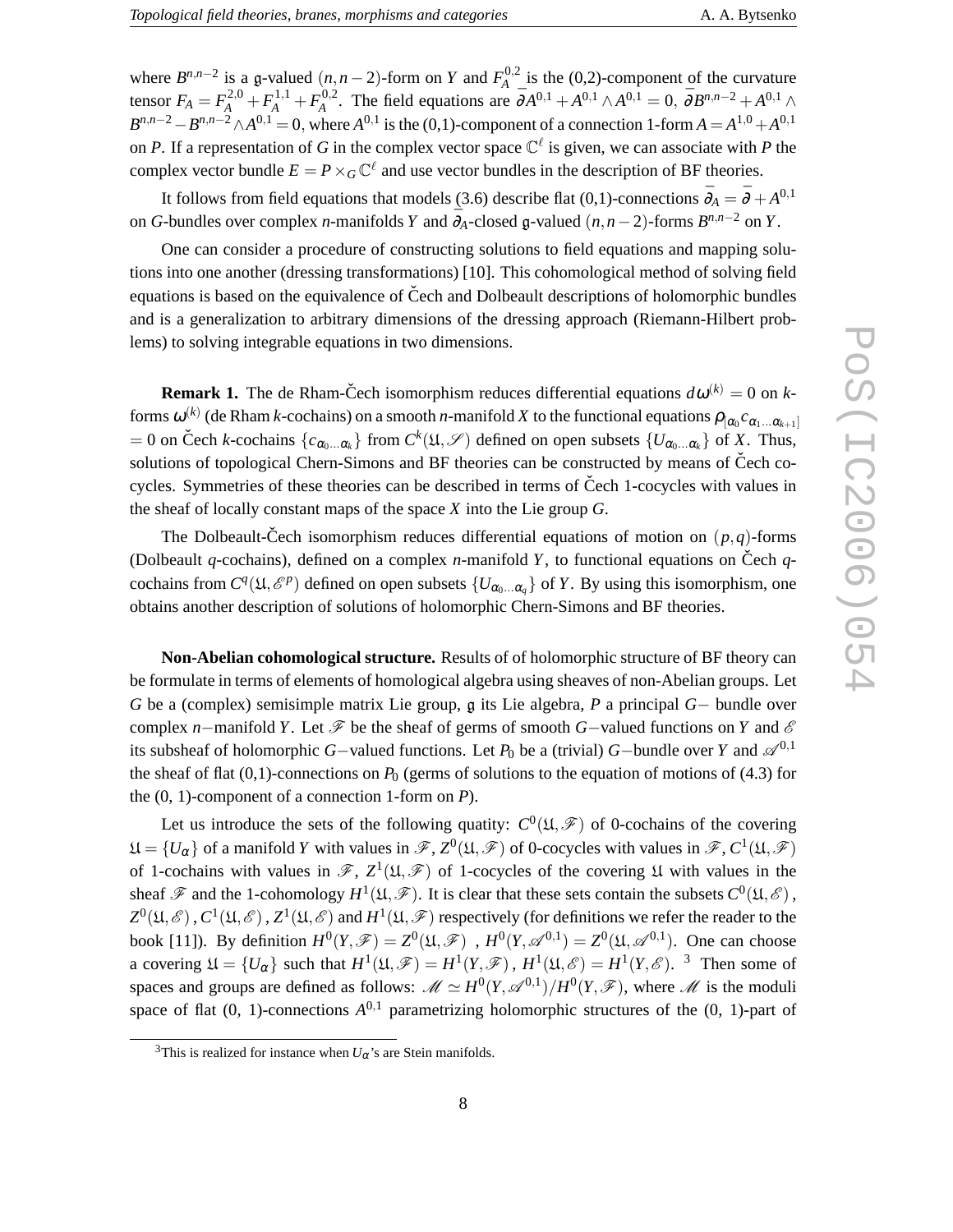exterior derivative on the bundle  $P_0$ . One can construct the exact sequence of sheaves [7–9]

 $e \longrightarrow \mathscr{E} \stackrel{\sigma}{\longrightarrow} \mathscr{F} \stackrel{\bar{\delta}^0}{\longrightarrow} \mathscr{A}^{0,1} \stackrel{\bar{\delta}^1}{\longrightarrow} e \, ,$ 

where  $\sigma : \mathscr{E} \to \mathscr{F}$  is an embedding of  $\mathscr{E}$  into  $\mathscr{F}, \bar{\delta}^0 : \mathscr{F} \to \mathscr{A}^{0,1}$  is a map given for any open set *U* of the space *Y*,  $\bar{\delta}^1$  maps any flat (0, 1)-connection into zero, and *e* is a marked element of the considered sets, i.e. identity in the sheaf  $\mathscr{E} \subset \mathscr{F}$  and zero in the sheaf  $\mathscr{A}^{0,1}$ . Then the exact sequence of cohomology sets holds

$$
e\longrightarrow H^0(Y,\mathscr{E})\stackrel{\sigma_*}{\longrightarrow} H^0(Y,\mathscr{F})\stackrel{\bar\delta^0_*}{\longrightarrow} H^0(Y,\mathscr{A}^{0,1})\stackrel{\bar\delta_*^1}{\longrightarrow} H^1(Y,\mathscr{E})\stackrel{\lambda}{\longrightarrow} H^1(Y,\mathscr{F}),
$$

where the map  $\lambda$  coincides with the canonical embedding by the embedding of sheaves  $\sigma : \mathscr{E} \to \mathscr{F}$ . The kernel Ker  $\lambda = \lambda^{-1}(e)$  of the map  $\lambda$  coincides with a subset of equivalence classes of topologically trivial holomorphic bundles *P*. The following result holds [10]:  $\mathscr{M} \simeq H^0(Y,\mathscr{A}^{0,1})/H^0(Y,\mathscr{F})$  $\simeq$  Ker $\lambda$ .

#### **5. Categories**

A category  $\mathscr C$  consists of the following data:

- A class Ob  $\mathcal C$  of objects  $A, B, C, \ldots;$
- A family of disjoint sets of morphisms Hom(*A*, *B*), one for each ordered pair *A*, *B* of objects;
- A family of maps  $Hom(A, B) \times Hom(B, C) \to Hom(A, C)$ , one for each ordered triplet *A*, *B*, *C* of objects.

These data obey the axioms:

 $\mathscr A$ 3. If  $f : A \to B$ ,  $g : B \to C$ ,  $h : C \to D$ , then composition of morphisms is associative, that is,  $h(gf) = (hg)f$ .

 $\mathscr A$ 4. To each object *B* there exists a morphism  $1_B : B \to B$  such that  $1_B f = f$ ,  $g1_B = g$  for  $f: A \rightarrow B$  and  $g: B \rightarrow C$ .

**Additive category.** An additive category is a category in which each set of morphisms  $Hom(A, B)$  has the structure of an abelian group. The following axioms hold:

 $\mathscr{A}$ 5. Composition of morphisms is distributive:  $(g_1 + g_2)f = g_1f + g_2f$ ,  $h(g_1 + g_2)$  $hg_1 + hg_2$  for any  $g_1, g_2 : B \to C$ ,  $f : A \to B$ ,  $h : C \to D$ .

 $\mathscr A$ 6. There is a null object 0 such that Hom(*A*, 0) and Hom(0, *A*) consist of one morphism for any *A*.

 $\mathscr{A}$ 7. To each pair of objects  $A_1$  and  $A_2$  there exists an object *B* and four morphisms  $A_1 \stackrel{j_1}{\rightarrow}$  $B \stackrel{\ell_2}{\rightarrow} A_2 \stackrel{j_2}{\rightarrow} B \stackrel{\ell_1}{\rightarrow} A_1$ , which satisfy the identities  $\ell_k j_k = 1_{A_k}$ ,  $(k = 1, 2)$ ,  $j_1 \ell_1 + j_2 \ell_2 = 1_b$ ,  $\ell_2 j_1 =$  $\ell_1 j_2 = 0.$ 

**Abelian category.** It is an additive category **A** which satisfies the additional axiom:

 $\mathscr{A}8$ . To each morphism  $f : A \to B$  there exists the sequence  $K \stackrel{k}{\to} A \stackrel{i}{\to} I \stackrel{j}{\to} B \stackrel{c}{\to} K'$ with the properties:  $ji = f$ ; *K* is a kernel of *f*, *K*<sup> $\prime$ </sup> is a cokernel of *f*; *I* is a cokernel of *k* and a kernel of *c*.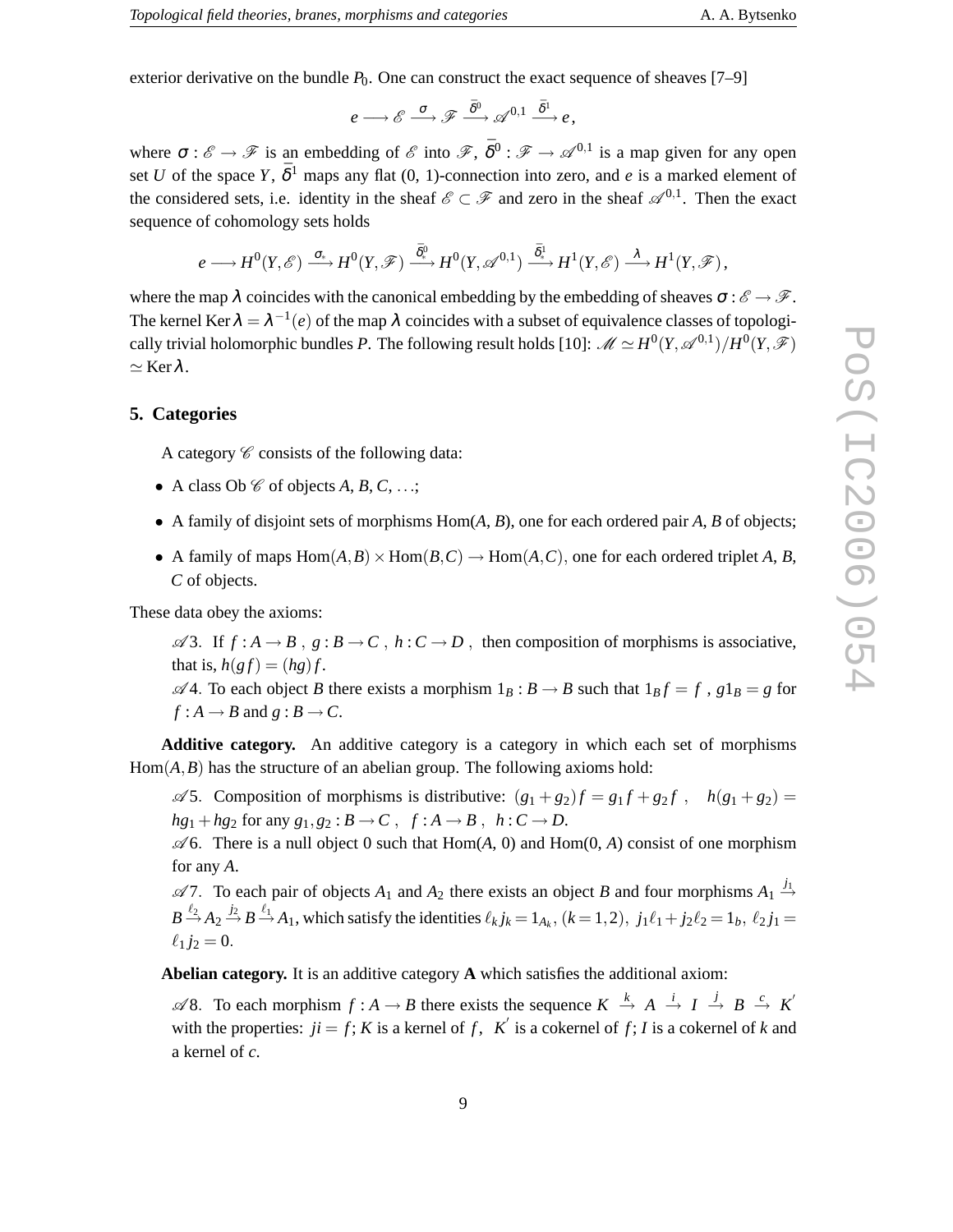The category of coherent sheaves is the abelian category **A**.

**The derived category.** The definition of derived category **D**(**A**) proceeds as follows [12] (see also [13]):

- We begin with category of complexes of coherent sheaves **Kom**(**A**): Ob **Kom**(**A**) = {complexes *B*<sup>•</sup> of coherent sheaves }; Hom(*B*<sup>•</sup>, *C*<sup>•</sup>) = morphisms of complexes *B*<sup>•</sup>  $\rightarrow$  *C*<sup>•</sup>.
- The homotopy category **K**(**A**) can be determined as follows: Ob **K**(**A**) = Ob **Kom**(**A**), Mor  $K(A) = Mor Kom(A)$  modulo homotopy equivalence.
- Finally the derived category  $\bf{D}$  (**A**) is determined as follows: Ob  $\bf{D}$  (**A**) = Ob  $\bf{K}$ (**A**).

The morphisms of  $\bf{D}$  ( $\bf{A}$ ) are obtained from morphisms in  $\bf{K}(\bf{A})$  by inverting all quasi-isomorphisms. The derived category **D** (**A**) is the additive category.

#### **6. Topological D-branes**

Let us address to a specific set of topological field theories with target space *X*. The sum of all such topological field theories gives  $\mathbf{D}(X)$ . The objects in  $\mathbf{D}(X)$  is called *topological branes* [16]. These topological field theories can be build by making use the following processes:

- Take into account Witten's B-model [14, 15].
- Add the notion of integral grading [16].
- Construct specific kinds of *marginal* deformations of this theory to form a more general class of objects.

The dynamics of off-shell open string modes in the topological B-model is captured the holomorphic Chern-Simons action which defines a cubic string field theory. In order to write down this action, we must regard a holomorphic bundle  $E$  on  $Y$  as a  $C^{\infty}$  vector bundle equipped with a connection *A* so that  $F^{0,2}(A) = 0$ . The off-shell boundary fields form an associative algebra  $\mathfrak{A} = \bigoplus_{p=0}^{3} \Omega^{0,p}(Y, \text{End}(E))$ , where *p* represents the ghost number. A morphism  $\bar{\partial}_A$  represents the BRST operator *Q* acting on off-shell states, which defines a structure of differential graded algebra on  $\mathfrak{A}$ . The massless spectrum of the theory is parameterized by the graded vector space  $H = \bigoplus_{p=0}^{3} H^{0,p}(Y, \text{End}(E))$ , and the boundary chiral ring structure is defined by the Yoneda pairing on *H*. In addition the physical on-shell operators in string field theory correspond to elements of degree one in *H*, that is cohomology classes in  $H^{0,1}(Y,\text{End}(E)).$ 

It has been proved that the sum of a certain class of topological field theories on an algebraic variety *X* is equivalent (in some sense) to the bounded derived category of coherent sheaves (see, for example, the review paper [18]). The finite collection of nontrivial sheaves  $\mathscr{E}^n$  is the objects in our category. We can say that the objects are D-branes and the morphisms are open strings. Composition of morphisms is then given by the Yoneda pairing [19]:

$$
\operatorname{Ext}^p(\mathscr{E}^{\ell}, \mathscr{E}^m) \otimes \operatorname{Ext}^q(\mathscr{E}^m, \mathscr{E}^n) \longrightarrow \operatorname{Ext}^{p+q}(\mathscr{E}^{\ell}, \mathscr{E}^n),\tag{6.1}
$$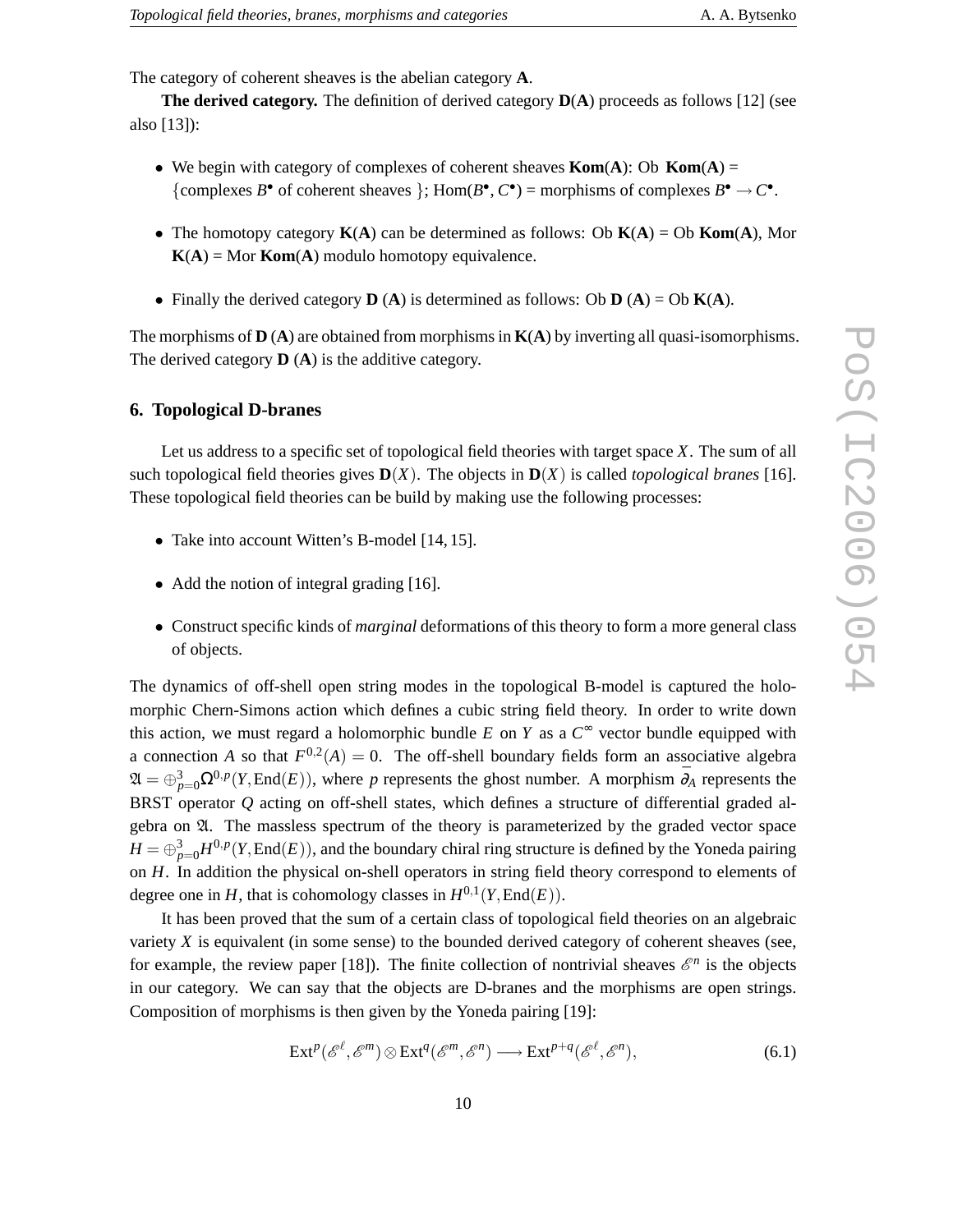(6.3)

which means that two open strings joining along a common boundary  $\mathscr{E}^m$ . There are the following conditions that these objects and morphisms need to satisfy in order to be a category: For every object there exists an identity morphism which is given by  $1_n \in \text{Ext}^0(\mathcal{E}^n, \mathcal{E}^n)$ ; the morphisms are associative.

The content of a topological field theory is given completely by its operator algebra. The topological field theory we are discussing is therefore completely equivalent to this category. By our construction we have described a category with a finite number of objects. The category  $\mathbf{T}(X)$ of all possible topological D-branes on *X* has an infinite number of objects. Thus, the category associated to a particular topological field theory is a subcategory of **T**(*X*).

The open strings vertex operators (which deform the theory) must be ghost number one. Let us consider a theory with a single D-brane which is given by the locally free sheaf  $\mathscr{E}$ . Then the ghost number one we have  $\text{Ext}^1(\mathscr{E}, \mathscr{E})$ . Ignoring potential obstructions in the moduli space this agrees with the expected deformations of the sheaf  $\mathscr{E}$  ( $\mathscr{E}$  can be associated with a vector bundle *E*, in that case  $\text{Ext}^1(\mathscr{E}, \mathscr{E}) = H^1(X, \text{End}(E))$ . Let a open string stretching between two possibly distinct D-branes. It can be done assuming that each  $\mathscr{E}^n$  is actually a direct sum of two sheaves for all *n*, i.e. the sum  $\mathscr{E}^n \oplus \mathscr{F}^n$ . We can restrict the maps in this complex for a particular string to being block-diagonal:  $\delta_n^E : \mathcal{E}^n \to \mathcal{E}^{n+1}, \delta_n^F : \mathcal{F}^n \to \mathcal{F}^{n+1}, \delta^2 = 0$  and with no  $\delta$  maps mixing the  $\mathscr{E}$ 's and  $\mathscr{F}$ 's. Then we have two D-branes; one associated to  $\mathscr{E}^{\bullet}$  and one associated to  $\mathscr{F}^{\bullet}$ . The topological field theory is specified by a complex of locally free sheaves:

$$
\mathscr{E}^{\bullet}(\mathscr{F}^{\bullet}) : \dots \longrightarrow \mathscr{E}^{-1}(\mathscr{F}^{-1}) \stackrel{\delta_{-1}^{E}(\delta_{-1}^{E})}{\longrightarrow} \mathscr{E}^{0}(\mathscr{F}^{0}) \stackrel{\delta_{0}^{E}(\delta_{0}^{F})}{\longrightarrow} \mathscr{E}^{1}(\mathscr{F}^{1}) \stackrel{\delta_{1}^{E}(\delta_{1}^{F})}{\longrightarrow} \dots
$$
 (6.2)

The original vector bundle *E* is finite-dimensional, thus this complex is bounded. Let us consider the sheaf given by  $\mathcal{H}om(\mathcal{E}^m, \mathcal{F}^n)$ . The vector spaces  $Hom(\mathcal{E}^m, \mathcal{F}^n)$  is difer from the sheafs  $\mathscr{H}\!om(\mathscr{E}^m,\mathscr{F}^n)$  which associates an open set *U* with local holomorphic maps from sections of the bundle  $E^m$  over *U* to sections of the the bundle  $F^n$  over *U*. The maps  $\delta_n^E$  and  $\delta_n^F$  induce a double complex:

$$
\begin{array}{ccc}\n & \delta^{F}_{-1} & \delta^{F}_{1} & \delta^{F}_{1} \\
 \xrightarrow{\delta^{F}_{-1}} & \mathscr{H}om(\mathscr{E}^{1}, \mathscr{F}^{0}) & \xrightarrow{\delta^{F}_{0}} & \mathscr{H}om(\mathscr{E}^{1}, \mathscr{F}^{1}) & \xrightarrow{\delta^{F}_{1}} \\
 & & \delta^{E}_{0} & \delta^{E}_{0} & \delta^{E}_{0} \\
 \xrightarrow{\delta^{F}_{-1}} & \mathscr{H}om(\mathscr{E}^{0}, \mathscr{F}^{0}) & \xrightarrow{\delta^{F}_{0}} & \mathscr{H}om(\mathscr{E}^{0}, \mathscr{F}^{1}) & \xrightarrow{\delta^{F}_{1}} \\
 & & \delta^{E}_{-1} & \delta^{E}_{-1} & \delta^{E}_{-1} \\
\end{array}
$$

while the single complex has the form

$$
\cdots \longrightarrow \mathscr{H}\!\!om^0(\mathscr{E}^\bullet, \mathscr{F}^\bullet) \xrightarrow{\bar{\delta}_0} \mathscr{H}\!\!om^1(\mathscr{E}^\bullet, \mathscr{F}^\bullet) \xrightarrow{\bar{\delta}_1} \cdots \qquad (6.4)
$$

Here  $\mathscr{H}\!om^q(\mathscr{E}^\bullet, \mathscr{F}^\bullet) = \bigoplus_n \mathscr{H}\!om(\mathscr{E}^n, \mathscr{F}^{n+q})$ ,  $\bar{\delta} = \delta^E + \delta^F$ , and  $\delta^E$  and  $\delta^F$  anti-commute. The operator product is a generalization of the Yoneda pairing  $Hom^P(\mathscr{E}^\bullet, \mathscr{F}^\bullet) \otimes Hom^Q(\mathscr{F}^\bullet, \mathscr{G}^\bullet) \to$ Hom<sup> $P+Q$ </sup>( $\mathscr{E}^{\bullet}, \mathscr{G}^{\bullet}$ ). Taking into account a decomposition  $\mathscr{E} = \bigoplus_{n \in \mathbb{Z}} \mathscr{E}^n$ , where  $\mathscr{E}^n$  is a B-brane with ghost number *n*, we may construct a general collection of D-branes in terms of a locally-free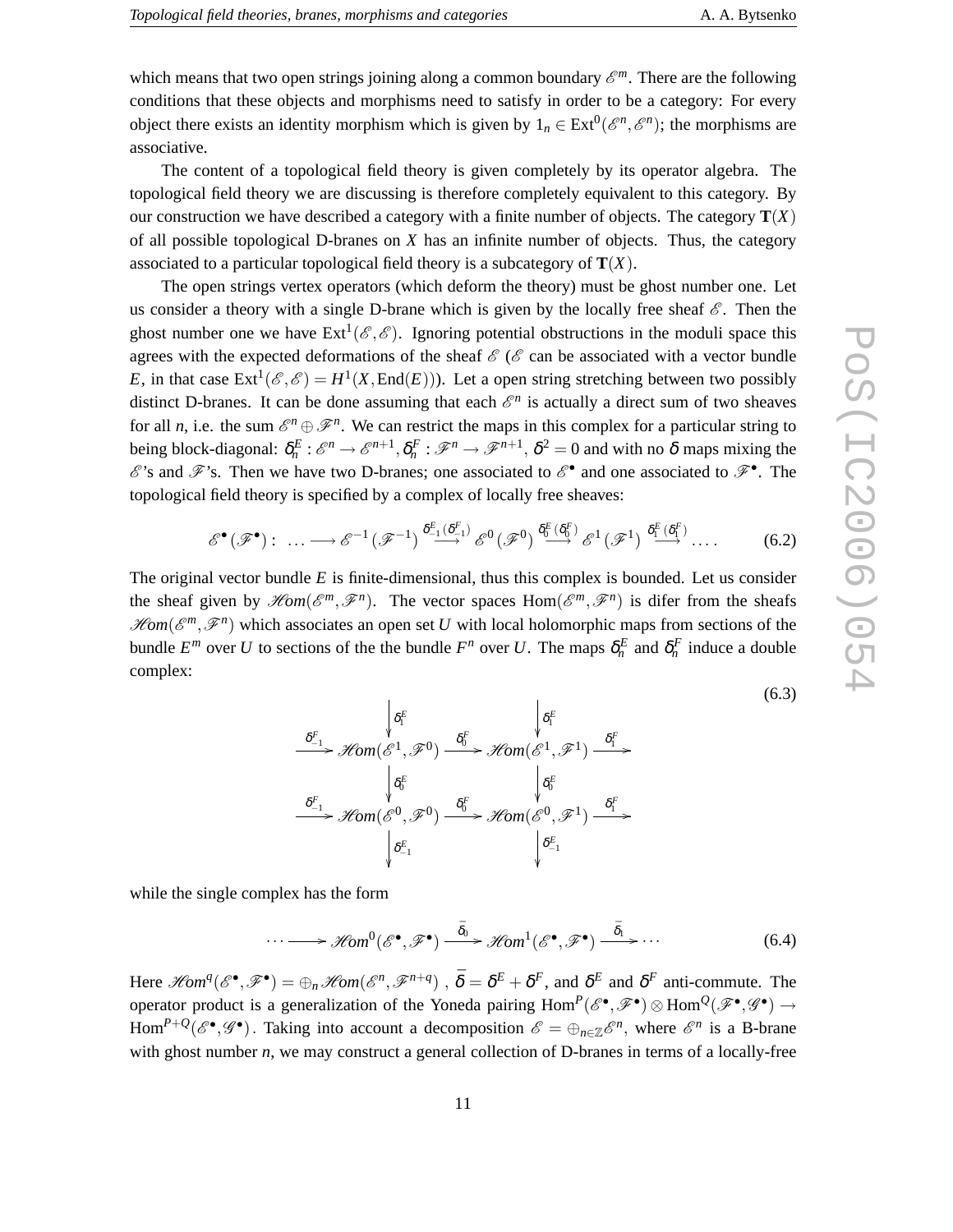sheaf  $\mathscr{E}$ . In addition the ghost number one operators in this B-model are therefore elements of  $\text{Ext}^k(\mathcal{E}^n, \mathcal{E}^{n-k+1})$  for any *n* and *k*.

## **7. Deformations in category**

**Remark 2.** A functor F from category **A** to category **B** associates from each object *A* of **A** object  $F(A)$  from **B** and from each morphism  $\alpha : A \to B$  of **A** morphism  $F(\alpha) : F(A) \to F(B)$  of **B** such that F has the composition and identity morphisms:  $F(\alpha \circ \beta) = F(\alpha) \circ F(\beta)$ ,  $F(1_A) = 1_{F(A)}$ . If functor has properties  $F(A) \to F(B)$  and  $F(B) \to F(A)$  then it called the *covariant functor*.

**Remark 3.** A chain map which induces an isomorphism on the cohomology groups of the complex is called a *quasi-isomorphism*.

**Theorem 3.** *Let* **A** *be an abelian category, and let* **Kom**(**A**) *be the category of complexes over* **A***. There exists a category*  $D(A)$  *and a functor*  $Q$  : **Kom** $(A) \rightarrow D(A)$  *such that the following properties hold:*

- For any quasi-isomorphism  $f$ ,  $Q(f)$  *is an isomorphism.*
- *Any functor* F : **Kom**(**A**) → **B** *transforming quasi-isomorphisms into isomorphisms can be uniquely factorized through*  $D(A)$ *. It means that there exists a unique functor*  $G : D(A) \rightarrow B$ *which satisfy*  $F = G \circ Q$ .

Following the lines of [18] let us consider the category  $\mathbf{K}_{LF}(X)$  of complexes of locally free sheaves on *X* and the morphisms in this category which are chain maps: a chain in  $\mathbf{K}_{\text{LF}}(X)$  maps to the corresponding D-brane in  $\mathbf{T}(X)$ , and a chain map in  $\mathbf{K}_{\mathrm{LF}}(X)$  maps to an element of  $\mathrm{Hom}^0(\mathscr{E}^\bullet,\mathscr{F}^\bullet)$ in  $\mathbf{T}(X)$ .

**Mapping cone construction.** Let *f* be a quasi-isomorphism between two complexes  $f : \mathcal{E}^{\bullet} \to$  $\mathscr{E}^{\bullet}$ . Note that  $f^*$  is an isomorphism. Indeed, let  $\mathscr{E}^{\bullet}(\mathscr{F}^{\bullet})$  be acyclic (be a complex with trivial cohomology) and let  $\mathscr{F}^{\bullet}(\mathscr{E}^{\bullet})$  be any complex. In this case the cohomology of  $Hom^P(\mathscr{E}^{\bullet}, \mathscr{F}^{\bullet})$  $(\text{Hom}^P(\mathscr{E}^\bullet, \mathscr{F}^\bullet))$  is trivial for any  $\mathscr{E}^\bullet(\mathscr{F}^\bullet)$ . Let us introduce the *Cone* of a map *f* of complexes.

**Definition 1.** The mapping cone  $Cone(f : \mathcal{E}^{\bullet} \to \mathcal{F}^{\bullet})$  can be defined as the complex

$$
\longrightarrow \mathcal{E}^1 \oplus \mathcal{F}^0 \xrightarrow{\begin{pmatrix} \delta_E & 0 \\ f & \delta_F \end{pmatrix}} \mathcal{E}^2 \oplus \mathcal{F}^1 \xrightarrow{\begin{pmatrix} \delta_E & 0 \\ f & \delta_F \end{pmatrix}} \mathcal{E}^3 \oplus \mathcal{F}^2 \longrightarrow \dots \tag{7.1}
$$

Cone( $f : \mathscr{E}^{\bullet} \to \mathscr{F}^{\bullet}$ ) is acyclic iff the map f is a quasi-isomophism. As an example, for chain complex  $\mathscr{E}^{\bullet} \oplus \mathscr{E}^{\bullet}[1] \oplus \mathscr{E}^{\bullet}$  we have  $\delta =$  $\sqrt{ }$  $\mathbf{I}$  $\delta$ <sup>*A*</sup> 0 0 −Id <sup>δ</sup>*<sup>A</sup>* [1] Id  $0 \t 0 \t \delta_A$  $\setminus$  $\left| \cdot \right|$ . If *f* is a quasi-isomorphism then its

cone is acyclic. and the groups  $Hom^P(Cone(f), \mathcal{F}^{\bullet})$  associated to the cone are zero. Thus  $f^*$ : Hom<sup>*P*</sup>( $\mathscr{E}^{\bullet}, \mathscr{F}^{\bullet}$ ) → Hom<sup>*P*</sup>( $\mathscr{E}^{\bullet}, \mathscr{F}^{\bullet}$ ). provides the canonical isomorphism. Therefore a quasiisomorphism in  $\mathbf{K}_{LF}(X)$  maps to an isomorphism in  $\mathbf{T}(X)$ . Let us take into accout complexes over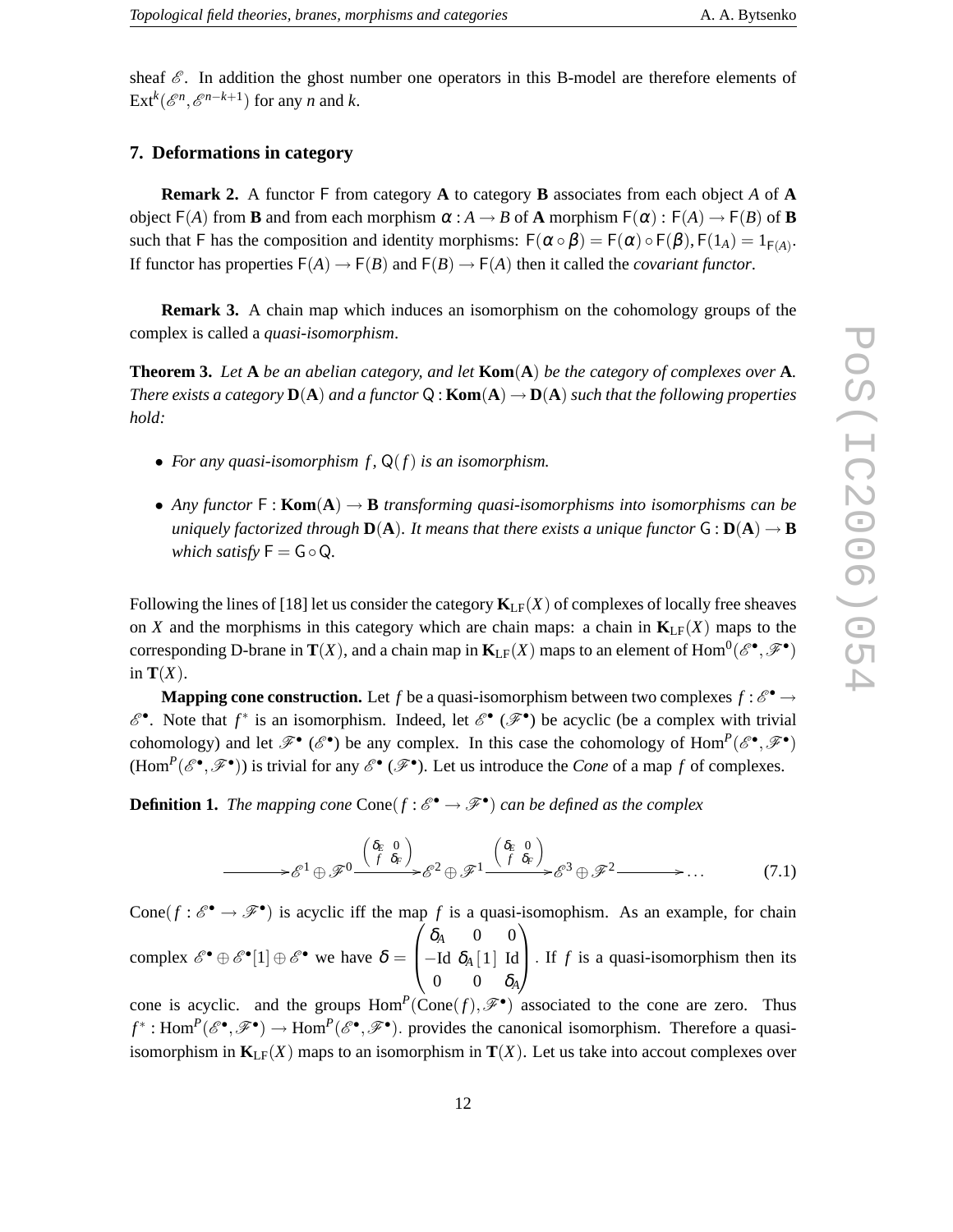an abelian category, it gives a possibility to use Theorem 3. Consider the category of coherent sheaves (the smoller category of locally-free sheaves is not abelian, since it does not contain its own cokernels). Let as befor  $\text{Kom}(X)$  denote the category of bounded complexes of coherent sheaves on *X*. We can defined a functor from **Kom**(*X*) to  $T(X)$ , and therefore by Theorem 3 can constructed a functor  $G : D(X) \to T(X)$  (see for details [18]).

#### **8. Monodromy**

The monodromy acting on the derived category  $D(A)$  and is induced by a so-called Furier-Mukai transform [16] associated with some generator  $K^{\bullet} \in \mathbf{D}(A)$ . Action of the monodromy on a complex  $\mathscr{B}^{\bullet}$  is given by

$$
\mathscr{B}^{\bullet} \longmapsto \mathbf{R} p_{1*}(K^{\bullet} \overset{\mathbf{L}}{\otimes} p_2^*(\mathscr{B}^{\bullet})). \tag{8.1}
$$

The projection maps from  $X \times X$  to its first and second factors is:



Here  $\triangle \subset X \times X$  is the diagonal embedding of X. For the monodromy action formula we have used the following transformations:

- Complex of sheaves  $\mathscr{B}^{\bullet}$  on *X* has been *pulling back* to the inverse-image complex of sheaves  $p_2^*(\mathscr{B}^{\bullet})$  on  $X \times X$ .
- The left-derived complex (hence the capital letter **L**) of sheaves on *X* has been constructed by taking the tensor-product with the generator  $K^{\bullet}$ .
- The right-derived complex (hence the capital letter **R**) of sheaves on *X* has been constructed by *pushing-forward* to the direct image complex  $p_1(\bullet)$ .

In the case of A-branes monodromy associated with a movement around loops in the moduli space is purely classical. Way around non-contractible loops in the moduli space of complex structure leads to a non-trivial monodromy associated with the periods of the holomorphic 3-form over integral 3-cycles. In that case the monodromy can be interpreted as an automorphism of group  $H_3(Y, \mathbb{Z})$  which preserves the intersection form between 3-cycles. The homology classes of Abranes undergo monodromy and as a consequence the A-branes themselves undergo monodromy.

In the B-brane case the brane charge is an element of  $H^{\text{even}}(X,\mathbb{Z})$ . Considering the case of the quintic <sup>4</sup> one can map between  $H_3(Y, \mathbb{Z})$  and  $H^{\text{even}}(X, \mathbb{Z})$ . Therefore the monodromy action from the A-model into the B-model can be copied.

<sup>&</sup>lt;sup>4</sup>Let, as an example, *Y* be the quintic hypersurface in  $\mathbb{CP}^4$ . We can defined the mirror *M* as the orbifold  $Y/\mathbb{Z}_5^3$ . Since the virtue of mirror symmetry  $[20]$  the Kähler moduli space of *Y* is identified with the complex structure moduli space of *M*, which is described by the Picard-Fuchs equation:  $\{\theta_z^4 + 5z\prod_{\ell=4}^1(5\theta_z+\ell)\}\omega_k(z) = 0$ . Here the complex variable *z* spans the complex structurte moduli space *M*,  $\theta_z = z d/dz$ . Point of the Landau-Ginzburg potential of the moduli space *Y* is mirror to  $z = \infty$ . The limit of the large radius of *Y* is mirror to  $s = 0$ , while the conifold point of *Y* is mirror to  $z = 1$ . The periods  $\omega_k(z)$  correspond to these three points are singular.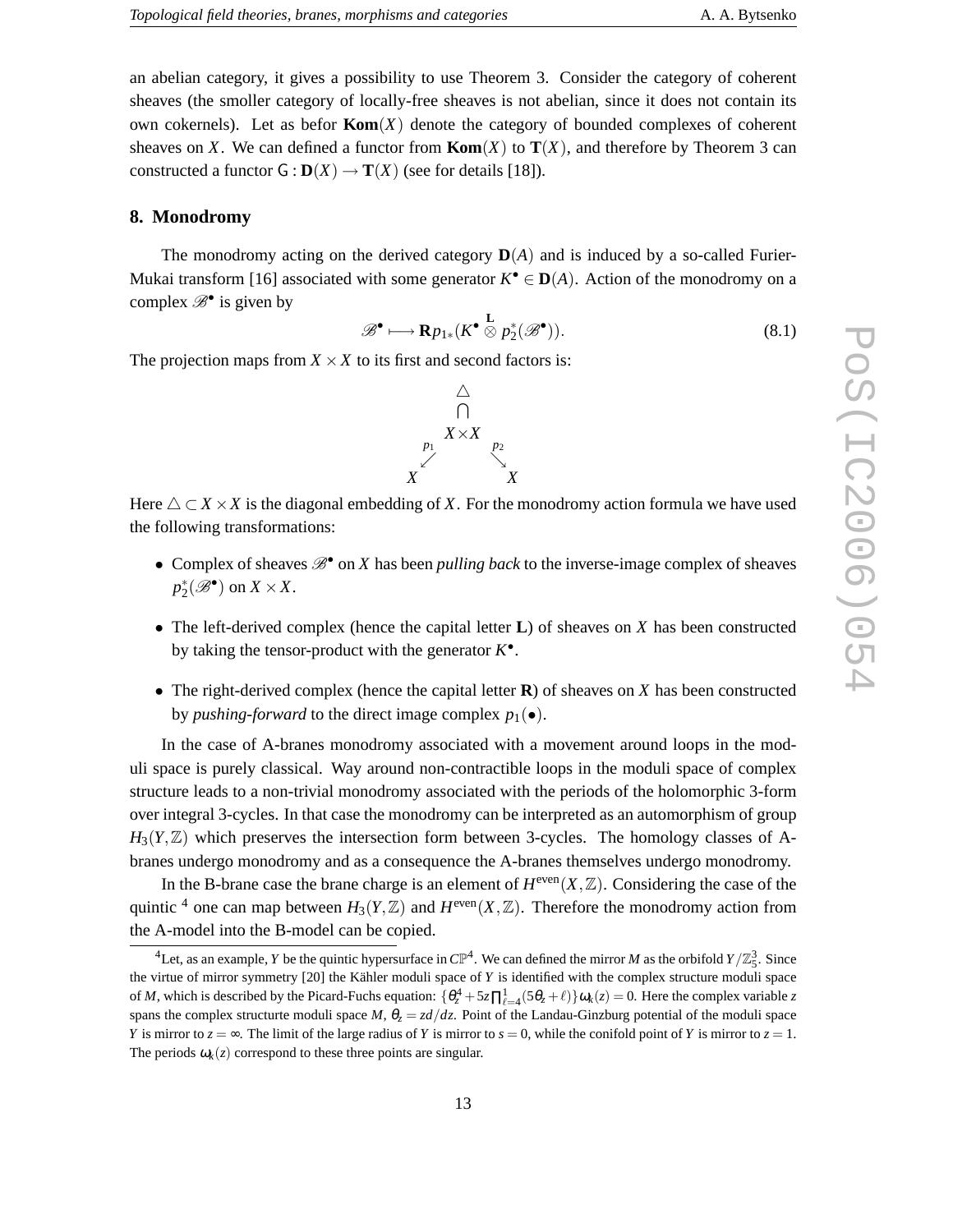As an example, let us begin with a particular sheaf  $\mathscr F$  and then compute the monodromy action on Chern character ch( $\mathscr{F}$ ). We can find examples where the resulting element of  $H^{\text{even}}(X,\mathbb{Z})$ cannot correspond to the Chern character of any sheaf. (In the case of hyperbolic geometry some explicit results for the index of a Dirac operator, the Chern character and lowest K-groups, associated with topological charges of branes, the reader can find in [17].) But going to the derived category solves these problems [18]. In category language we have a functor from  $D(X)$  to  $D(X)$ that is a bijection on the (isomorphism classes of) objects and that preserves the corresponding morphisms. Such situation on  $D(X)$  is always induced by a Fourier-Mukai transform.

**Monodromy of the quintic.** As an example, let us consider a monodromy about the Landau-Ginsburg point in the Kähler moduli space of the quintic. Such a monodromy is generated by [18]

$$
K_{LG}^{\bullet} = 0 \longrightarrow \mathcal{O} \boxtimes \mathcal{O}(1) \longrightarrow \mathcal{O}_{\triangle}(1) \longrightarrow 0, \tag{8.2}
$$

where the notation  $A \boxtimes B$  to mean  $p_1^* A \otimes p_2^* B$  for  $A, B \in \mathbf{D}(X)$  has been introduced. The explicit monodromy calculations for  $\mathcal{O} \in \mathbf{D}(A)$  the reader also can find in [18].

# **9. Hochschild cohomology of D-branes category**

The closed string correlators perhaps can be constructed from the open ones using topological string theories as a model. This conjecture has been partially verifyed by means of computation of the Hochschild cohomology of the category of D-branes.

**Definition 2.** *Let A be an associative algebra over* C*. The Hochschild cochain complex with coefficients in A is the sequence of vector spaces*  $C^n(A) = \text{Hom}_{\mathbb{C}}(A^{\otimes n},A)$ ,  $n = 0,1,...$ *, equipped with*  $an$  *operator*  $\delta$  :  $C^n(A) \rightarrow C^{n+1}(A)$  *defined by* 

$$
(\delta f)(a_1, \ldots, a_{n+1}) = a_1 f(a_2, \ldots, a_n) + \sum_{i=1}^n (-1)^i f(a_1, \ldots, a_{i-1}, a_i a_{i+1}, a_{i+2}, \ldots, a_n) + (-1)^{n+1} f(a_1, \ldots, a_n) a_{n+1}.
$$
\n
$$
(9.1)
$$

The cohomology of  $\delta$  in degree *n* will be denoted  $HH^n(A)$ ,

$$
HHn(A) := \frac{\text{Ker}(\delta : C^{n}(A) \longrightarrow C^{n+1}(A))}{\text{Im}(\delta : C^{n-1}(A) \longrightarrow C^{n}(A))}
$$
(9.2)

and called *the Hochschild cohomology of A with coefficients in A*. The connection between Hochschild cohomology and infinitesimal deformations of  $A$  is given by  $HH<sup>2</sup>(A)$ . Denote the product in *A* by m, an infinitesimally deformed product by  $m_t = m + t\phi$ , where  $t^2 = 0$ , then the map  $A^2 \rightarrow A$  is a Hochschild cocycle and the trivial deformations are given by Hochschild coboundaries. Indeed,

$$
m_t(m_t(a_1, a_2), a_3) = a_1a_2a_3 + t(\varphi(a_1, a_2)a_3 + \varphi(a_1a_2, a_3)),
$$
  
\n
$$
m_t(a_1, m_t(a_2, a_3)) = a_1a_2a_3 + t(a_1\varphi(a_2, a_3) + \varphi(a_1, a_2a_3)),
$$
  
\n
$$
a_1\varphi(a_2, a_3) - \varphi(a_1a_2, a_3) + \varphi(a_1, a_2a_3) - \varphi(a_1, a_2)a_3 = 0
$$
 (since associativity of  $m_t$ ).

The last condition is simply the condition  $\delta\varnothing = 0$ . A trivial deformation is given by the condition that *A* with the new multiplication is isomorphic to the original algebra structure. Thus there is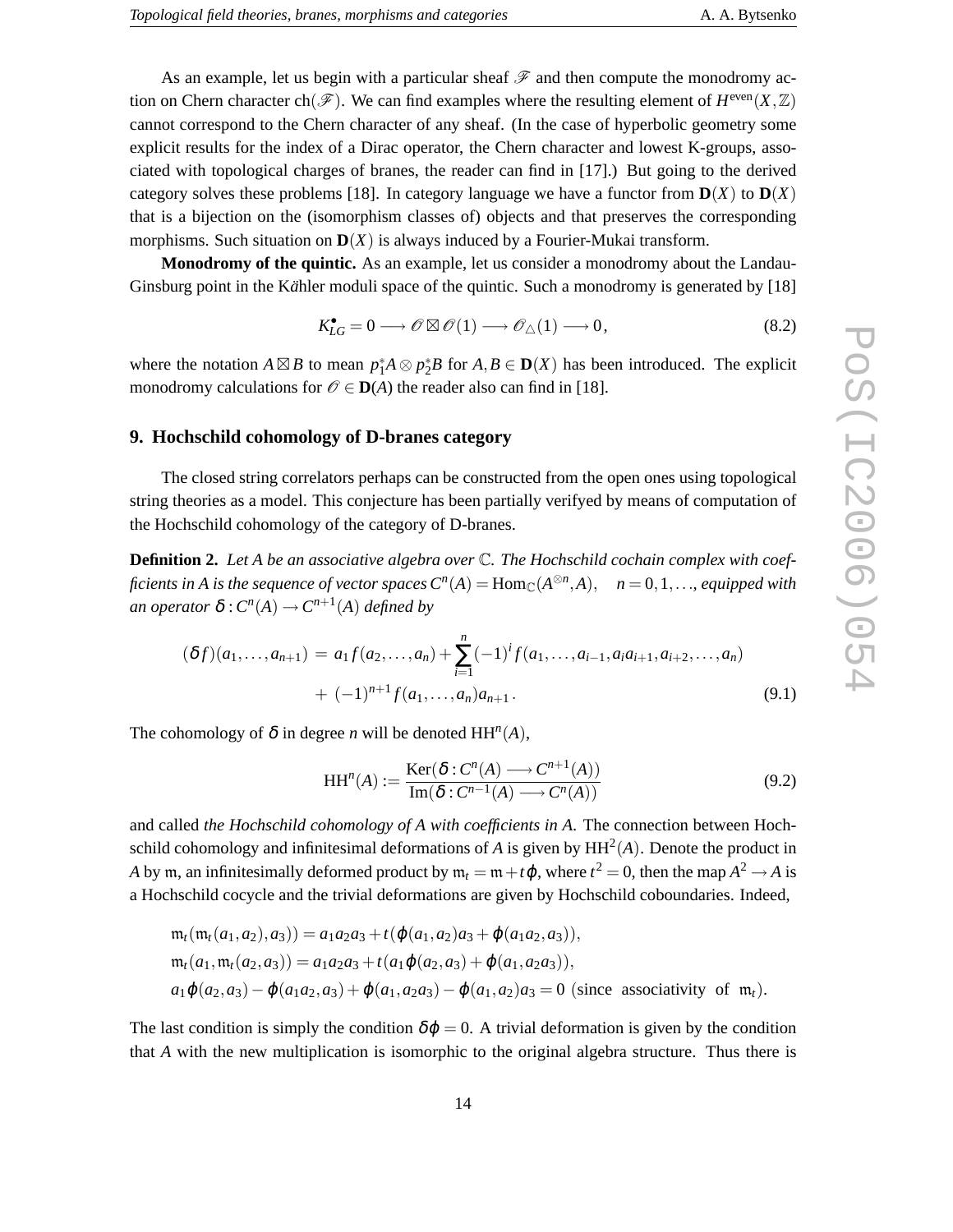a linear bijection  $\sigma_t : A \to A$  such that  $m_t(\sigma_t(a_1), \sigma_t(a_2)) = \sigma_t(a_1a_2)$ . Let  $\sigma_t := I + t\lambda$ , where  $\lambda : A \rightarrow A$  is a linear map. We get

$$
\mathfrak{m}_t(a_1, a_2) = \sigma_t(\sigma_t^{-1}(a_1), \sigma_t^{-1}(a_2)) = a_1 a_2 - t(a_1 \lambda(a_2) - \lambda(a_1 a_2) + \lambda(a_1) a_2)
$$
  
=  $a_1 a_2 - t(b\lambda)(a_1, a_2).$ 

Therefore coboundaries give rise to trivial deformations.  $HH<sup>2</sup>(A)$  classifies nontrivial deformations of the associative algebra structure on *A*. The total Hochschild cohomology HH• (*A*) classifies infinitesimal deformations of *A* in the class of *A*<sup>∞</sup> algebras.

**Definition 3.** *Let A be a*  $\mathbb{Z}_2$ -graded algebra and  $A_p$  *be a degree*−*p* component of A, such that  $A_p$ .  $A_q \subset A_{p+q}$ . We say that element  $f$  of  $C^n(A)$  has an internal degree  $p$  if  $f(a_1,...,a_n) \in A_{p+k_1+...+k_n}$  $a_i \,{\in}\, A_{k_i}$ . The vector space  $C^n(A)$  is graded by the internal degree, and the total degree of an element *has the form*  $C^{\bullet}(A) = \bigoplus_n C^n(A)$ . The Hochschild complex is graded by the total degree, and the *Hochschild differential can be expressed in the form*

$$
(\delta f)(a_1, \ldots, a_{n+1}) = (-1)^{a \cdot f} a_1 f(a_2, \ldots, a_n) + \sum_{j=1}^n (-1)^j f(a_1, \ldots, a_{j-1}, a_j a_{j+1}, a_{j+2}, \ldots, a_n)
$$
  
+  $(-1)^{n+1} f(a_1, \ldots, a_n) a_{n+1}.$  (9.3)

**Definition 4.** Let  $\mathscr{A} = (A, Q)$  be a differential graded algebra (DG-algebra). The degree-1 deriva*tion Q as the map*  $Q : A_p \to A_{p+1}$  *satisfies*  $Q^2 = 0$ *, and given by* 

$$
(Qf)(a_1,\ldots,a_n) = Q(f(a_1,\ldots,a_n)) - \sum_{j=1}^n (-1)^{v_1+\ldots+v_{j-1}+f+n-1} f(a_1,\ldots,a_{j-1},Qa_i,a_{j+1},\ldots,a_n).
$$
\n(9.4)

On the bigraded vector space  $C^{\bullet}(A)$  there are two comute differentials: *Q* and δ. Thus the Hochschild cohomology of  $\mathscr A$  is defined to be the cohomology of  $(-1)^n Q + \delta$ . In the category of DG-algebras  $HH^{\bullet}(\mathscr{A})$  classifies deformations of  $(A, Q)$  regarded as an  $A_{\infty}$  algebra.

**Remark 4.** Closed topological string states are related to infinitesimal deformations of the open-string theory. If in the theory exists a single D-brane then all the information is encoded in an associative algebra *A* equipped with a BRST differential *Q* of ghost number one (i.e. in DGalgebra) and an invariant scalar product. Equivalence classes of deformations of these data are described by a Hochschild cohomology theory of (*A*,*Q*). The conjecture is [21]: The space of physical closed-string states is isomorphic to the Hochschild cohomology of (*A*,*Q*).

Let a D-brane be an object of an additive category, and let the space of open strings between two D-branes be the space of morphisms. The algebra of open string states for a particular Dbrane is its endomorphism algebra. Then BRST operators give rise to differentials on all spaces of morphisms, and it is convenient to dealing with a differential graded category. <sup>5</sup> In order to analyse the space of physical open-string states between two D-branes, one has to know the cohomology of the BRST operator on the space of morphisms. The appropriate cohomology is the Hochschild

<sup>5</sup>The grading is given by the ghost number.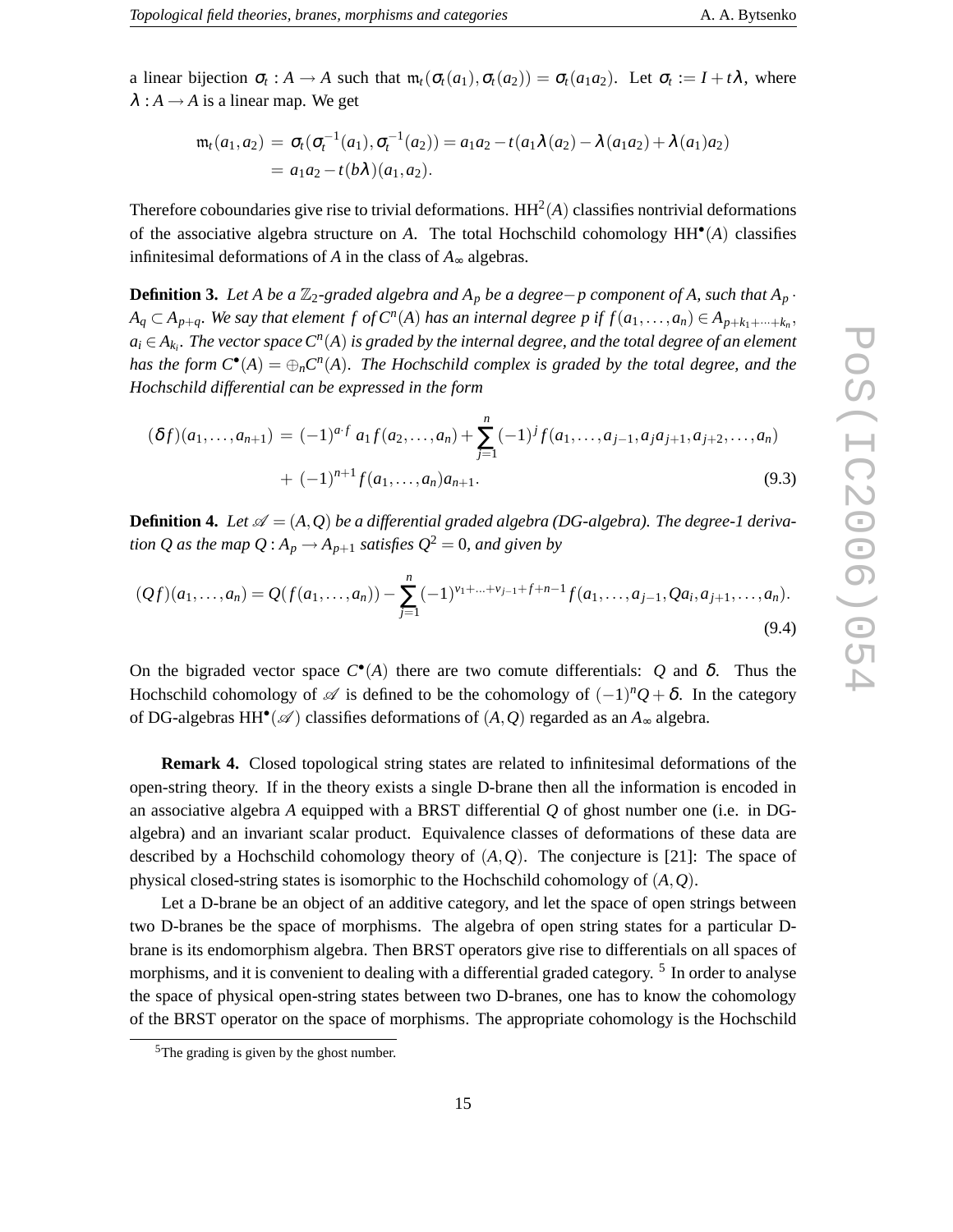cohomology which classifies equivalence classes of deformations of such categories. A heuristic conjecture is: The space of physical closed strings is isomorphic to the Hochschild cohomology of the category of D-branes.

For the topological Landau-Ginzburg models the category of D-branes can be thought of as the category of curved differential graded modules (CDG-modules) over a certain commutative CDG-algebra [22]. The Hochschild cohomology of the category of Landau-Ginzburg branes has been computed in [21]. Note also Landay-Ginzburg models on orbifolds, which can provide an alternative description of certain Calabi-Yau sigma-models (or so-called Gepner models [23]).

#### **References**

- [1] A. A. Bytsenko, M. Libine and F. L. Williams, *Localization of Equivariant Cohomology for Compact and Non-Compact Group Action*, JDSGT **3** (2005) 171 [math.SG/0502190].
- [2] R. Bott and L. W. Tu, *Differential forms in algebraic topology*, Springer, Berlin, 1982.
- [3] P. Griffiths and J. Harris, *Principles of algebraic geometry*, Wiley, New-York, 1978.
- [4] A. S. Schwarz, *The Partition Function of Degenerate Quadratic Functional and Ray-Singer Invariants*, Lett. Math. Phys. **2** (1978) 247.
- [5] A. S. Schwarz, *The Partition Function of a Degenerate Functional*, Commun. Math. Phys. **67** (1979) 1.
- [6] A. S. Schwarz, *Abstracts (Part II)*, Baku Int. Topological Conf. Baku 1987.
- [7] P. Dedecker, *Sur la Cohomologie non Abelienne I (Dimension Deux)*, Canad. J. Math. **12** (1960) 231.
- [8] J. Frenkel, *Cohomologie non Abelienne et Espaces Fibres*, Bull. Soc. Math. France **85** (1957) 135.
- [9] A. L. Oniščik, *Certain Contcepts and Applications of the Theory of Nonabelian Cohomologies*, Trudi Mosk. Mat. Obsch. **17** (1967) 45 [in Russian].
- [10] T. A. Ivanova and A. D. Popov, *Dressing Symmetries of Holomorphic BF Theories*, J. Math. Phys. **41** (2000) 2604.
- [11] F. Hirzebruch, *Topological methods in algebraic geometry*, Springer, New York, 1966.
- [12] S. I. Gelfand and Yu. I. Manin, *Homological algebra*, Springer-Verlag, Berlin, 1994.
- [13] Y. Malyuta, *D-Branes and Derived Categories*, hep-th/0210057.
- [14] E. Witten, *Mirror Manifolds and Topological Field Theory*, in S.-T. Yau, editor, "Essays on Miror Manifolds", International Press, 1992 [hep-th/9112056].
- [15] E. Witten, *Chern-Simons Gauge Theory as a String Theory*, in H. Hofer et al., editors, "The Floer Memorial Volume", pp. 637-678, Birkhäuser, 1995 [hep-th/9207094].
- [16] M. R. Douglas, *D-branes, Categories, and N=1 Supersymmetry*, J. Math. Phys. **42** (2001) 2818 [hep-th/0011017].
- [17] L. Bonora and A. A. Bytsenko, *Fluxes, Brane Charges and Chern Morphisms of Hyperbolic Geometry*, Class. Quant. Grav. **23** (2006) 3895 [hep-th/0602162].
- [18] P. S. Aspinwall, *D-Branes on Calabi-Yau Manifolds*, hep-th/0403166.
- [19] R. Hartshorne, *Algebraic Geometry*, Graduate Texts in Mathematics **52**, Springer-Verlag, 1977.